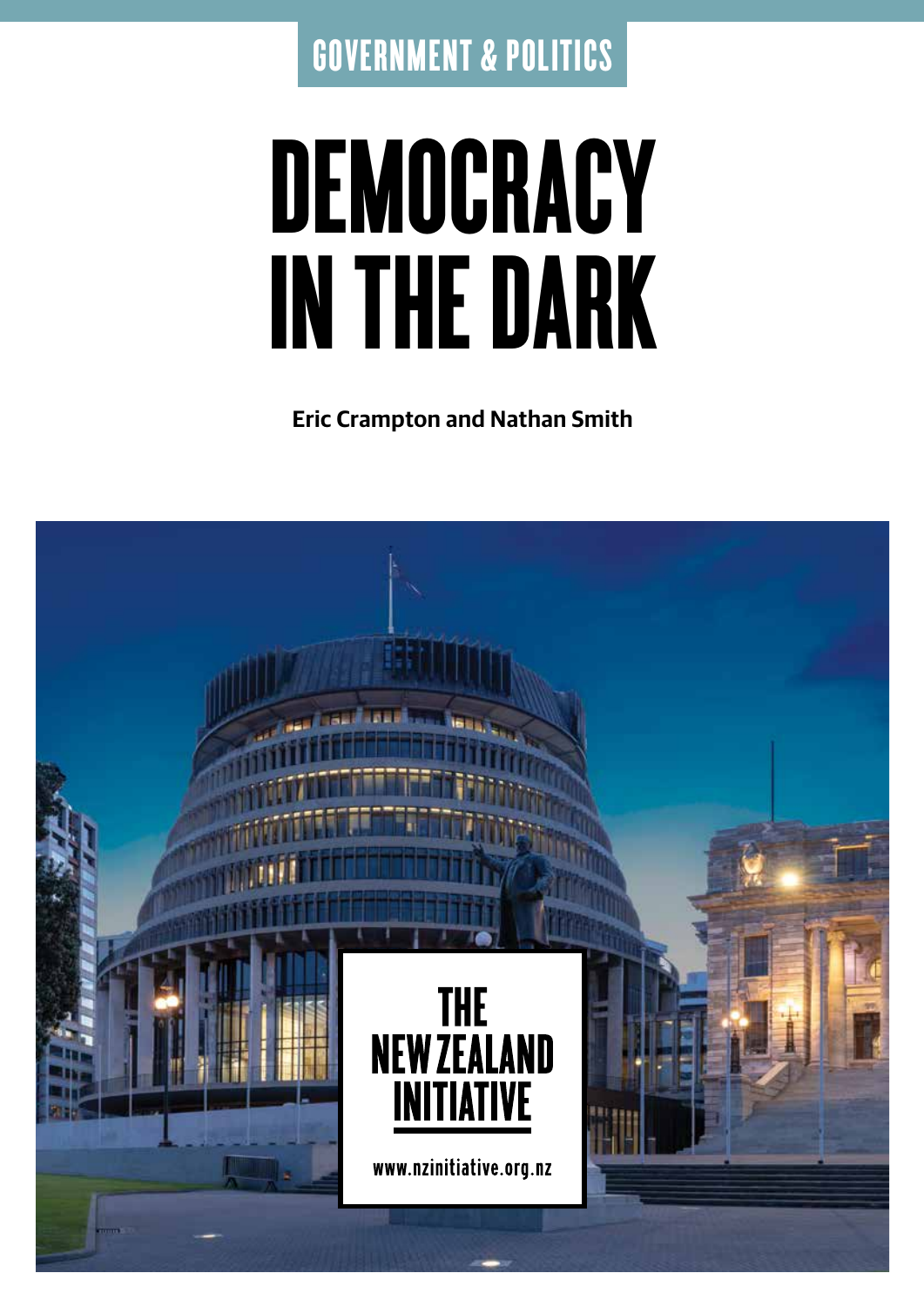#### **About the New Zealand Initiative**

The New Zealand Initiative is an independent public policy think tank supported by chief executives of major New Zealand businesses. We believe in evidence-based policy and are committed to developing policies that work for all New Zealanders.

Our mission is to help build a better, stronger New Zealand. We are taking the initiative to promote a prosperous, free and fair society with a competitive, open and dynamic economy. We are developing and contributing bold ideas that will have a profound, positive and long-term impact.

 $\odot$   $\odot$ **Attribution 4.0 International (CC by 4.0)**

# **THE<br>NEW ZEALAND**

**© The New Zealand Initiative 2020**

#### **Published by**

The New Zealand Initiative Wellington 6143 New Zealand **www.nzinitiative.org.nz**

Views expressed are those of the authors and do not necessarily reflect the views of The New Zealand Initiative, its staff, advisors, members, directors or officers.

**ISBN** 978-0-9951311-1-8 (online)

#### RR60

Designed by Angela Whitney, www.angelawhitney.com

Printing arranged by True North New Zealand Ltd

# DEMOCRACY IN THE DARK

**Eric Crampton and Nathan Smith**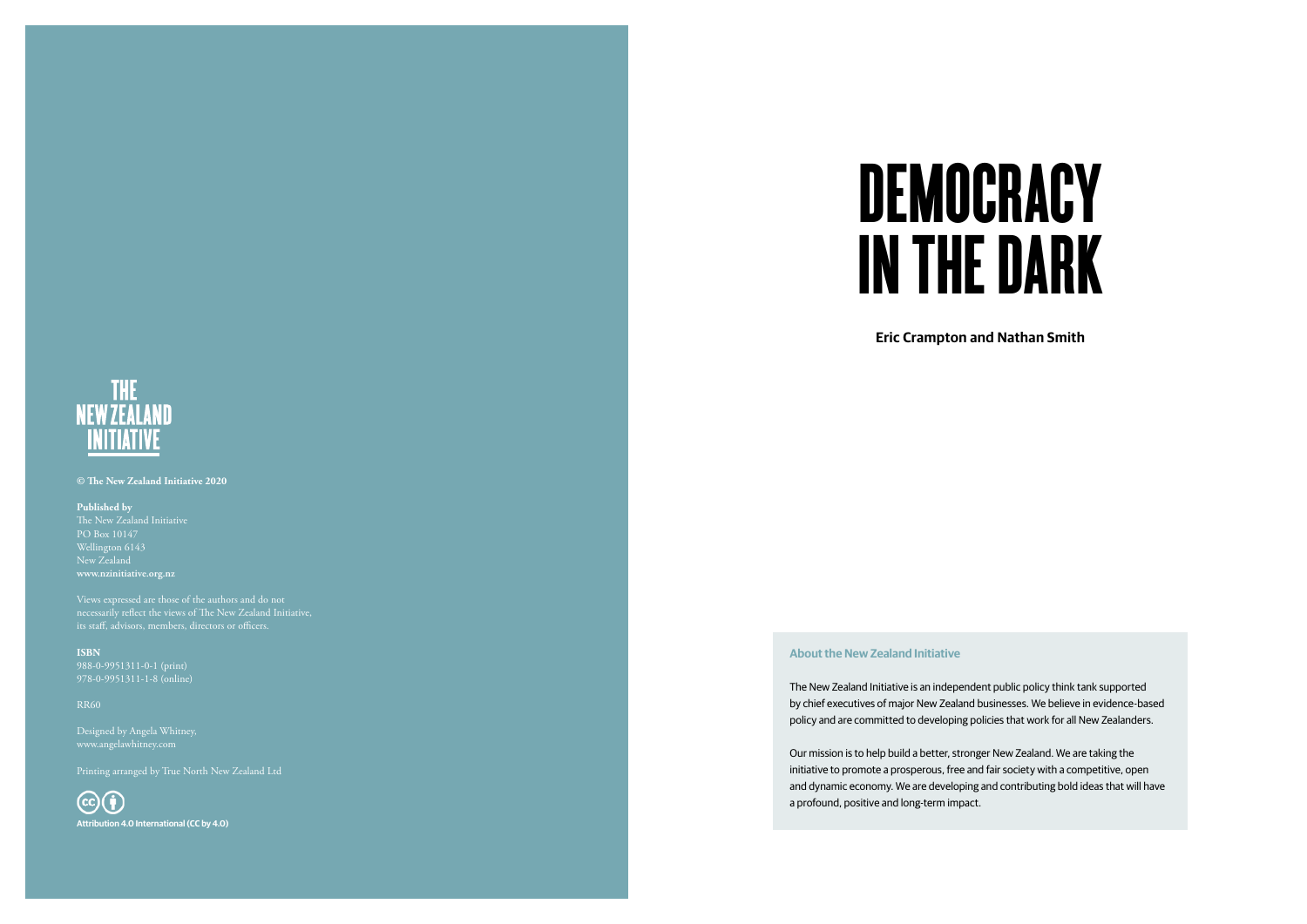### **ABOUT THE AUTHOR**



Eric is the Chief Economist at The New Zealand Initiative. With the Initiative, he has worked in policy areas ranging from freshwater management to policy for earthquake preparedness, and from local government to technology policy. He has recently focused on policy related to Covid-19 response. He served as Lecturer and Senior Lecturer in Economics at the Department of Economics & Finance at the University of Canterbury from 2003 through 2014, where his academic research included work on the causes and consequences of voter ignorance.

Eric's columns and commentary appear regularly in New Zealand's major media outlets, as well as on his blog, *Offsetting Behaviour*.



**CHAPTER 1**  Civics 101: What every voter should know

**CHAPTER 2**  The known unknowns

**CHAPTER 3**  Fixing the problem

Conclusion Appendix Endnotes

|   | 05       |  |
|---|----------|--|
|   | 07       |  |
|   | 09       |  |
|   |          |  |
| N | 11       |  |
|   |          |  |
|   | 18       |  |
|   |          |  |
|   | 27       |  |
|   |          |  |
|   | 35       |  |
|   | 36<br>40 |  |
|   |          |  |
|   |          |  |

Nathan is The New Zealand Initiative's Chief Editor. He brings deep experience writing about business and policy from his eight years as a reporter for *The National Business Review* and holds a Bachelor of Communication from Massey University. During his time at the *NBR*, he wrote weekly columns on foreign affairs and trade, coordinated the newspaper's feature section and covered the country's most exciting technology companies and startups.

### **ACKNOWLEDGEMENTS**

The authors acknowledge and thank all those who have generously assisted with this research and the preparation of this report. In particular, they thank Oliver Hartwich, Luke Redward, Joel Hernandez, Briar Lipson, Roger Partridge, Jack Vowles, Graeme Edgeler, Eldon Paki and Paul Andrews. The authors are solely responsible for the opinions expressed in this report and any errors and omissions.

### **CONTENTS**

Foreword Executive summary 07 Introduction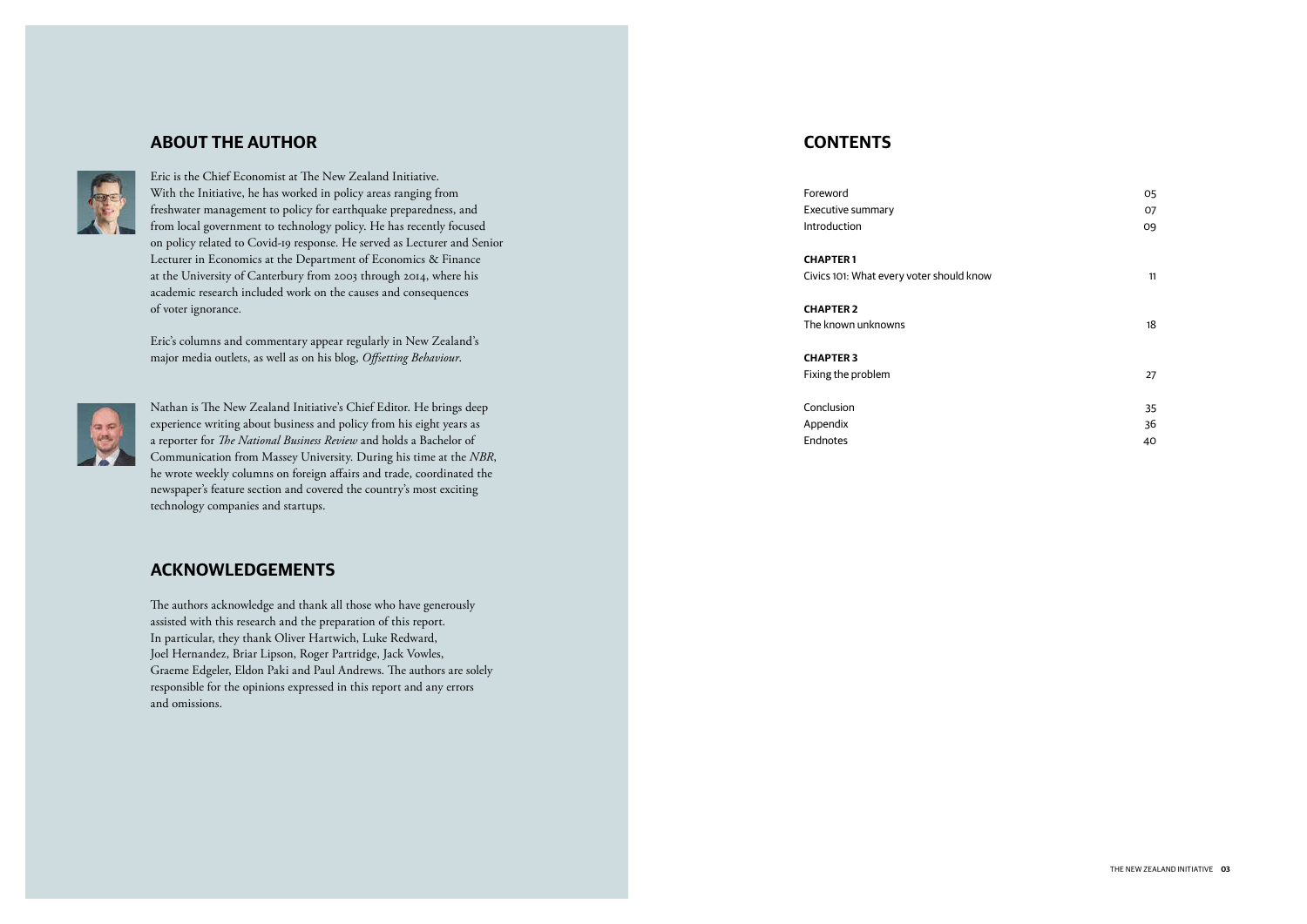## **Foreword**



Democracy is part of our civic religion, and elections are its solemn masses.

Every three years (in New Zealand at least), voters come together to exercise their democratic birthright. They cast their votes, decide on the direction of the country, and elect their representatives.

This is the romantic notion of what democracy is – or at least what it should be. It is supposed to be a government "of the people, by the people and for the people," as Abraham Lincoln put it in the Gettysburg Address.

The idea behind this is already encapsulated in the word. The people (*δῆμος* / *dêmos*) shall have the power (*κράτος* / *krátos*) to rule themselves.

There remains one problem, though. For democracy to genuinely bring out and implement the will of the people, the people first need to know what they want. More than that, they need to understand the nature of the problems they face and the proposed solutions.

It is easy to understand why such a requirement is too much to ask. Even small-scale political decisions, say if a city needs a new school, require a great amount of information to be considered properly.

For more complex questions such as dealing with a housing crisis, climate change or a pandemic, even experts will take years to understand the issues – and may still disagree on the appropriate courses of action.

Democracy, though appealing in theory, faces severe practical hurdles. It is no straightforward miracle cure for society's ills. But even if it is not, could representative democracy at least help us make decisions about the rough direction of travel for New Zealand?

For that to be true, there would still need to be a basic level of political and institutional knowledge. Voters would at least need to know the rules of the democratic game, and they would need a very rough idea about the political actors and their belief systems.

Unfortunately, as this report and its survey of civics knowledge shows, there are wide gaps in the public's understanding of politics. If it is of any consolation, New Zealand is not unusual in this respect as similar surveys in other democracies have come to similar results. But does that make it any better?

In this election year 2020, we can see how elections, which are supposed to be the pinnacle of the democratic process, actually make matters worse.

Instead of leading the public towards more and deeper engagement with policy choices, the pre-election period has been dominated by stories of politicians' personal misbehaviour.

The Prime Minister even told voters not to expect a large-scale range of policies from her party this election. Consequently, she campaigns under the slogan 'Let's keep moving' – as if she was trying to sell gym memberships.

Right now, democracy, imperfect as it is, does not live up even to its most basic function. If voters do not know much about its workings, and if politicians offer little more than platitudes, the country will never have the public discourse

#### **Figures**

| FIGURE 1: How informed do you think you are in deciding              |    |
|----------------------------------------------------------------------|----|
| how to vote in the next election?                                    | 21 |
| FIGURE 2: How often do you consume written political news            |    |
| such as newspapers, news, websites or magazines?                     | 21 |
| FIGURE 3: Can you name all the political parties in the current      |    |
| NZ Parliament?                                                       | 22 |
| FIGURE 4: Under MMP, in what ways can parties gain a seat            |    |
| in Parliament?                                                       | 22 |
| <b>FIGURE 5:</b> Who is the current Minister of Education?           | 22 |
| <b>FIGURE 6:</b> Who is the current Minister for the Environment?    | 22 |
| FIGURE 7: Which parties in the current NZ Parliament voted           |    |
| for the Zero Carbon Bill which passed in late 2019?                  | 23 |
| FIGURE 8: Some people say that the best people from all parties      |    |
| should come together and form a permanent, all-party government.     |    |
| Do you agree?                                                        | 23 |
| FIGURE 9: How do you feel about the idea of having experts,          |    |
| not elected politicians, make decisions according to what they think |    |
| is best for the country? Is this model a very good, good, bad        |    |
| or very bad model?                                                   | 23 |
| FIGURE 10: Some countries have a strong leader who doesn't have      |    |
| to bother with a parliament or elections. Is this model a very good, |    |
| good, bad or very bad model?                                         | 23 |
| FIGURE 11: Can you name the three branches of government?            | 24 |
| FIGURE 12: In applying the law, do NZ courts have to take into       |    |
| account the political intentions of the Government of the day?       | 24 |
| FIGURE 13: Does NZ have a military alliance with the                 |    |
| United Kingdom?                                                      | 25 |
| FIGURE 14: Which countries form the Five Eyes Alliance?              | 25 |
|                                                                      |    |

#### **Tables**

| TABLE 1: Educational attainment across political parties | 25 |
|----------------------------------------------------------|----|
| <b>TABLE 2:</b> Civics education in the United States    |    |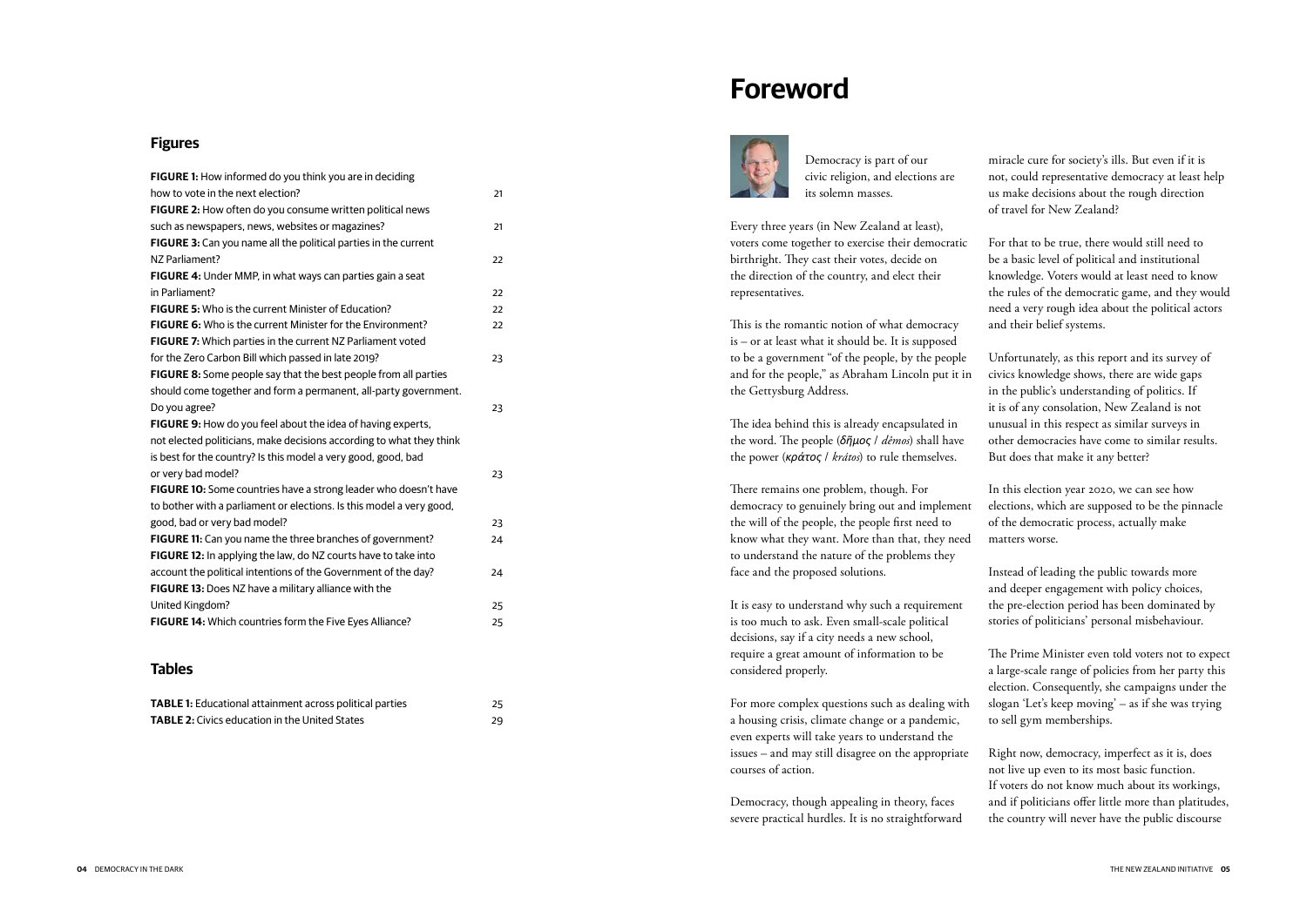## **Executive summary**

Almost a century ago, American columnist H.L. Mencken quipped that democracy is a pathetic belief in the collective wisdom of individual ignorance.

The century since then brought ubiquitous radio, and then television. Education levels rose substantially. The internet provided everyone with access to a global library. The answer to any question about New Zealand's history, its constitutional arrangements, voting system or its government is available for anyone who cares to ask.

Despite this easy information, and despite increases in education levels that should give everyone the tools to understand the world, the state of political knowledge remains consistent with Mencken's quip.

A passing knowledge of the state of political knowledge could lead to despair  $-$  or amazement that policy outcomes have managed to be as good as they are.

This report canvasses the state of knowledge about civics in New Zealand, and elsewhere. It draws on both previously published surveys, like the New Zealand Election Survey, and a newly commissioned survey of the current state of knowledge about New Zealand's political and civic institutions.

Our survey, undertaken in January of this year, suggested Kiwis might need to do a bit of studying before the coming election:

- Just under 70% of Kiwis polled could name every party presently in Parliament;
- Less than half understood both ways a party can enter Parliament under MMP;
- About a third knew Hon Chris Hipkins is Minister of Education;
- Only one in twenty knew David Parker is Minister for the Environment;
- One in eight could identify all three branches of government;
- A fifth knew that courts do not have to consider the political intentions of the Government of the day when making legal decisions;
- Just over one in five respondents knew which political parties voted in favour of the Zero Carbon Bill;
- 56% of respondents believed New Zealand has a military alliance with the United Kingdom.

These kinds of misperceptions can matter. If one does not know which parties are even in Parliament, how can they successfully reward or punish parties in the election? Without a working knowledge of how MMP works, will a voter be able to reflect their preferences? If it is assumed the UK will come running to New Zealand's rescue due to a fanciful military alliance, will that affect voters' preferences about defence and foreign policy?

Civics education at secondary school is relatively weak, with few students picking up the NCEA standards that rigorously approach the topic.

At the same time, the benefits of civics education may be overstated: decades of instruction in civics in the US coincide with very poor political knowledge in that country. And one intriguing experiment, which added new lessons about the US Bill of Rights to some civics classrooms, did not wind up reinforcing civics knowledge among students: surveyed two years later, they knew no more about it than students who had not received the extra instruction.

it needs to develop good policies and hold those who rule to account.

Citizens and voters should not resign to this sad state of affairs. We can strive for stronger civic engagement. But as a prerequisite, we need to improve our knowledge – and especially our children's knowledge – of our political system and our politics.

This report makes recommendations on what New Zealand could try to bolster civics. For example, we could provide financial incentives to keep people informed on politics. Perhaps these ideas may initially appear ludicrous and far-fetched. But isn't this better than running a policy-free election campaign for an apathetic electorate?

Democracy may be an unrealistic, utopian and unworkable ideal. We should not give up on it though. There are worse alternatives.

**Dr Oliver Hartwich Executive Director The New Zealand Initiative**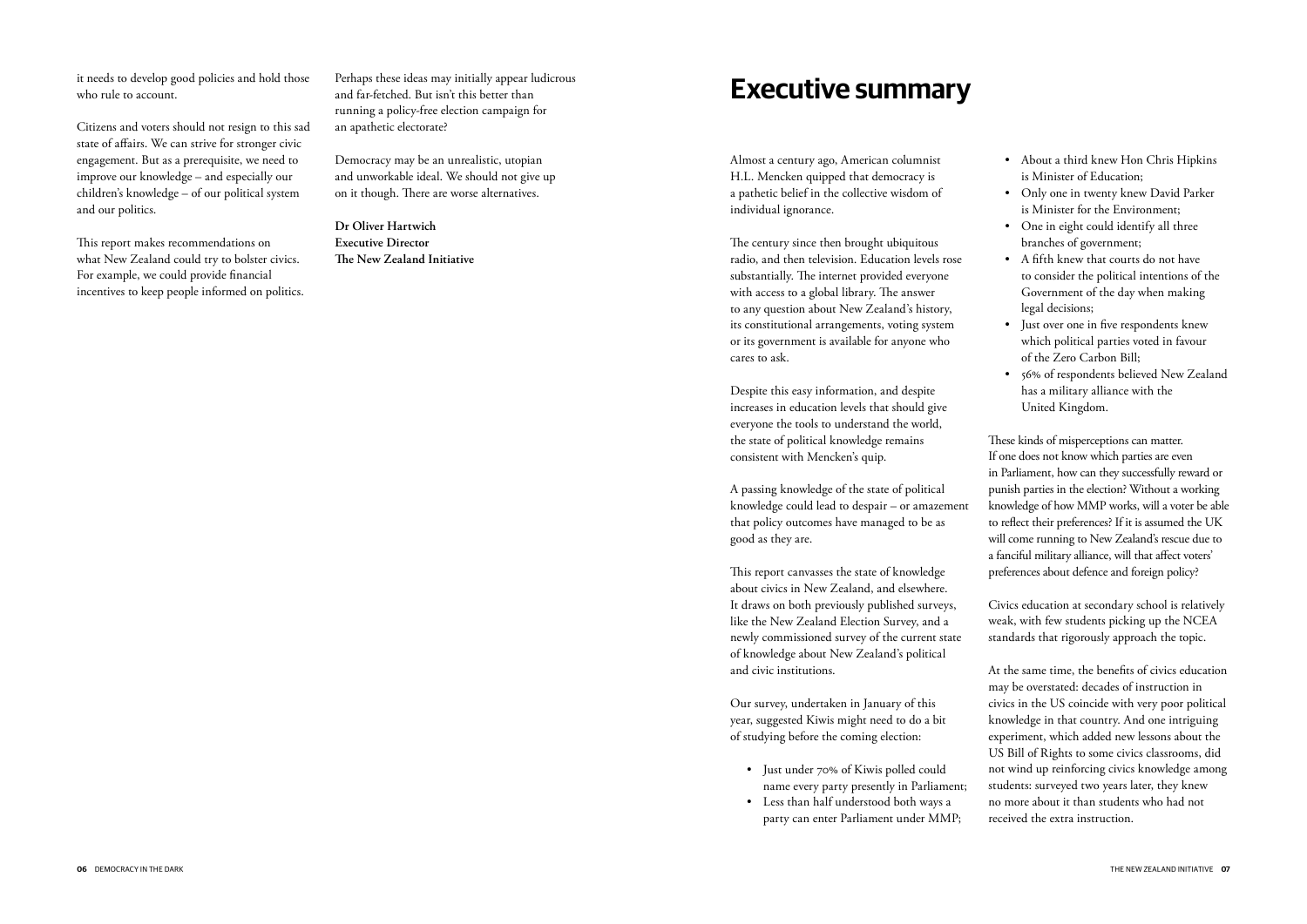## **INTRODUCTION Taking our civics for granted**

#### **We don't know how lucky we are**

US-based non-profit Freedom House ranks countries based on their civil liberties and political rights. In 2019, New Zealand earned the highest possible score for the political rights enjoyed by its citizens and was two points shy of a perfect 60 points on civil liberties.<sup>1</sup>

Satirist John Clarke's character Fred Dagg reminded New Zealand in 1975 that "we don't know how lucky we are." It was a bit tongue in cheek. But over the decades since, a variety of international league tables show us he may have been a prophet.

Reporters Without Borders placed New Zealand as ninth in the world for freedom of the press, with a declining score due not to government censorship of the media but rather due to the difficulty of producing quality journalism in a small market.<sup>2</sup>

behind the Netherlands and Sweden) and top of the charts for the Institute's combined overall measure of human freedoms.<sup>6</sup>

The UK-based think tank Legatum Institute's 2019 Global Prosperity Index placed New Zealand seventh overall, between the Netherlands and Germany. New Zealand's strength was due in part to its high ranking on the quality of governance institutions and a strong environment for investment.<sup>3</sup> New Zealand also topped the planet on the World Bank's Ease of Doing Business index.4

The US think tank Heritage Institute ranks New Zealand second only to Singapore in economic freedoms.<sup>5</sup> And the Canada-based Fraser Institute ranked New Zealand just behind both Singapore and Hong Kong for economic freedom but miles above both for personal liberties (New Zealand ranked third

New Zealand ranked second only to Iceland in the Institute for Economics & Peace's Global Peace Index7 and is the world's least corrupt country, according to Transparency International's Corruption Perception Index.8

For other indices, New Zealand ranks near the bottom – and thankfully so. For instance, the Fund for Peace's 2020 Fragile States Index ranks New Zealand as the 173rd least failed state, out of 178 overall.

When a country ranks in the top tiers across a wide range of measures of its overall institutional quality, with peer countries sometimes higher on one measure but no country regularly in front – its citizens really are lucky to be living in the best place in the world. Everyone can point out things to improve, but Kiwis should not lose sight of the big picture.

The bigger worry is the "don't know" part of Fred Dagg's catchy song. New Zealanders don't know how they got so lucky. The institutions of governance since the reforms of the 1980s, and its democratic civic institutions, built that prosperity and liberty. When Kiwis don't appreciate what holds up this wonderful little clubhouse, it's a bit too easy to accidentally knock out the loadbearing walls.

Kiwis have a weak understanding of their democratic and civic institutions and underappreciate the economic foundations that provided three decades of broad bipartisan consensus about what good policy looks like.

Weak knowledge about civics can be more concerning than weak knowledge in other areas. Without knowing much about the cars currently on the market, a prospective buyer will have a pretty strong incentive to become informed: getting a choice like that wrong can be expensive.

For civics, because each vote has only infinitesimal effects on political and policy outcomes, the incentive to become informed is far weaker. Problems in the media sector in general, and specifically the issue most people have with paying for rigorous journalism, stem from a similar source. Few people are willing to bear the costs of being better informed. They make a judgement that such an investment too often has little tangible return.

There is far more discussion of a civic duty to vote than there is about a duty to cast an informed ballot, and that is a problem. In the same way that each car's greenhouse gas emissions has a tiny effect on global warming which becomes substantial in the aggregate, each vote has a tiny effect on political and policy outcomes. And there is no equivalent to the Emissions Trading Scheme to internalise the externalities that come of poorly informed ballots.

This report does not provide any magic bullets for improving civic knowledge. But it does propose a few small experiments that could be tried, to see if they work, and while weighing the costs. Part of the report's goal is to spur creative ideas among Kiwis to help solve this problem.

Strengthened civics instruction could be implemented in some schools, with testing two years later to see if it improved knowledge about civics. It would also look at whether the extra civics instruction came at the cost of knowledge about other important things. Pushing on that string has not been particularly fruitful elsewhere, but it could work here.

But it might also pay to try pulling on the civics string: giving people stronger incentives to be better informed.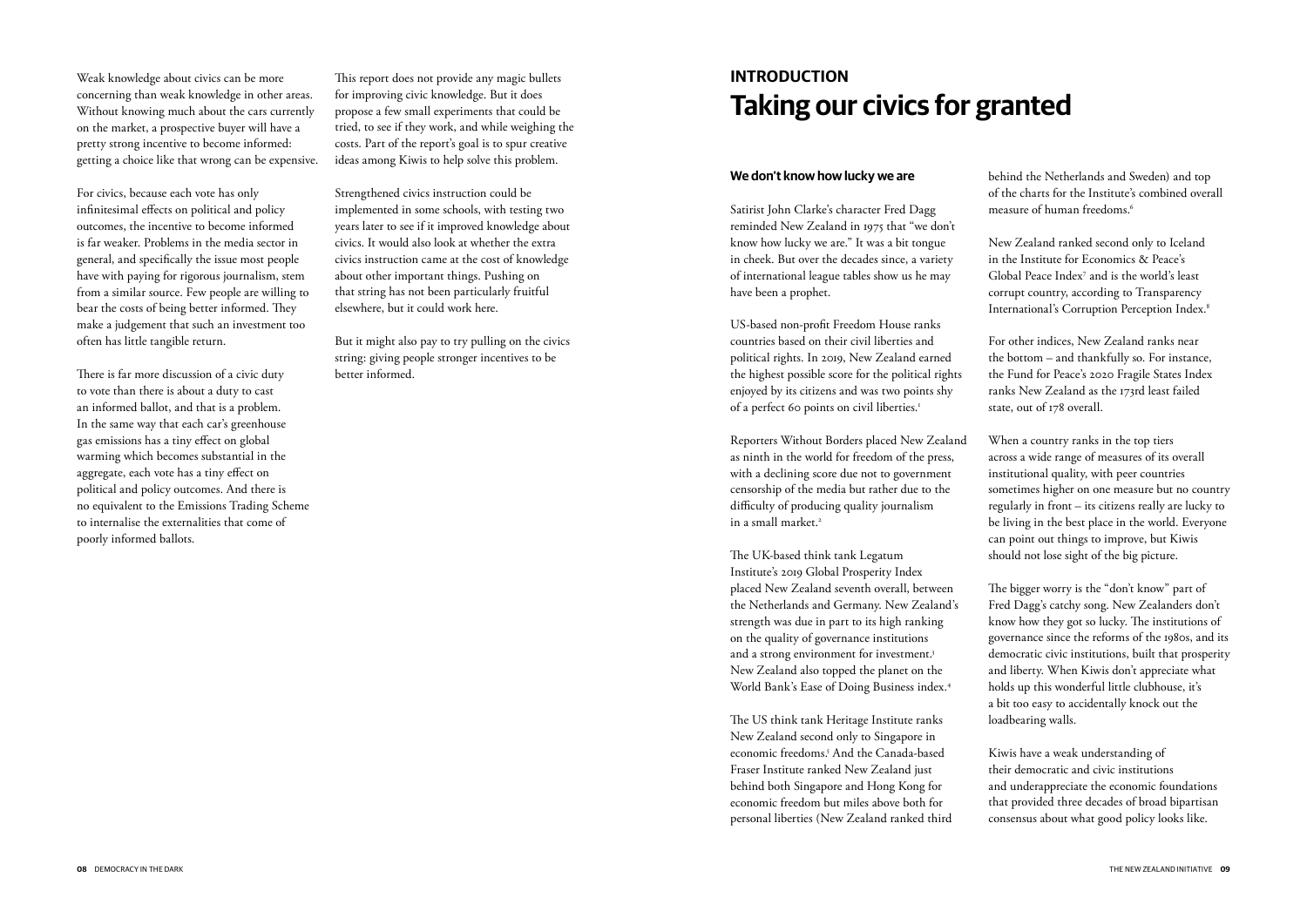## **CHAPTER 1 Civics 101: What every voter should know**

Knowledge about politics and civics is itself something of a political question.<sup>10</sup> While the Initiative has its own views about what people *should* know, it is important to anchor those views more broadly.

The school curriculum is a good place to start: NCEA does teach some civics. The intended learning outcomes, for those who choose to take those standards, provide one view of what matters in civic knowledge. Similarly, the Elections New Zealand website provides a good summary of the basics of the country's system of government and elections.

For example, Level I in the New Zealand Curriculum, which is taught in Years 1–2, requires students to:

- Understand how belonging to groups is important for people;
- Understand that people have different roles and responsibilities as part of their participation in groups;
- Understand how the past is important to people;
- Understand how places in New Zealand are significant for individuals and groups;
- Understand how the cultures of people in New Zealand are expressed in their daily lives.

The New Zealand Curriculum sets the vision for what Kiwi students can learn in primary and secondary school. The curriculum includes some standards on civics, democracy and the process of government, but there is no dedicated module for these topics. Standards fall into 17 fields, which are then divided into 200 subfields with more than 800 domains. In Years 1–10, the field of "Social Science" is compulsory, which is the field most relevant for civics education at those ages. However, thanks to the flexibility of the national curriculum, the entire Social Science achievement objectives for Years 1–13 can fit on a single A4 sheet. When they reach age 15 (Year 10–11), students reach Level 6 of the curriculum. At this point, the Social Science field splits into four subfields (Geography, History, Social Studies and Economics) and eight domains (Classical Studies, Geography, History, Legal Studies, Media Studies, Psychology, Social Studies and Sociology). The field also switches from being compulsory to voluntary. While civics education is not offered as a dedicated domain, some core aspects do feature in the "Legal Studies" domain for the three NCEA Levels. Other domains, such as Classical Studies and Sociology, include some standards on civics. But these mainly include a broad discussion about democracy in Ancient Greece or the examination of a single social institution, for instance.

By Year 8, students are expected to "understand how the ways in which leadership of groups is acquired and exercised have consequences for communities and societies" and "how people participate individually and collectively in response to community challenges."

It is only if students take the Legal Studies domain at the end of their secondary school education that they will engage closely with civics education. Of course, what is taught during the school term can be beyond what is assessed in the standard. During the 2019 year, students for Level 1 in this domain could complete standards such as:

• Demonstrate understanding of concepts of democracy and government;

That makes for some fragility. When crises require hurdling over a few fences to find a solution, it's important to know why the fences were there. As G. K. Chesterton warned:

In the matter of reforming things, as distinct from deforming them, there is one plain and simple principle; a principle which will probably be called a paradox. There exists in such a case a certain institution or law; let us say, for the sake of simplicity, a fence or gate erected across a road. The more modern type of reformer goes gaily up to it and says, "I don't see the use of this; let us clear it away." To which the more intelligent type of reformer will do well to answer: "If you don't see the use of it, I certainly won't let you clear it away. Go away and think. Then, when you can come back and tell me that you do see the use of it, I may allow you to destroy it."9

It is not necessarily *wrong* to alter things like New Zealand's dual-threshold for parties' entry into Parliament under the Mixed Member Proportional electoral system, or fiscal responsibility provisions of the Public Finance Act; or a Reserve Bank Act that gives the Central Bank more independence within a highly prescribed range of activities. But if someone is unclear *why* those provisions exist, or the historic role played by Maori electorates, or the powers of the Courts relative to Parliament, it is far too easy to accidentally torch one of Mr Chesterton's fences.

And far too few Kiwis know the difference between bits of fence separating long-disused paddocks that can be safely removed and the sections that are still important. This report tallies the evidence on what Kiwis know, and do not know, about their civic institutions. To put it bluntly, the state of knowledge is rather poor – but things can be even worse elsewhere.

New Zealand's secondary school students may encounter some basic civics during their education if they happen to choose to sit the right standards. But few students attend these classes. Teachers and schools do have influence on what standards are available to be studied by students. Making civics lessons compulsory is a tempting idea, but overseas experience suggests it is no panacea. US students have sat civics classes for decades, but surveys of their political knowledge are not rosy.

A plethora of online civics resources is available for those who are interested. But just as sports information online hardly leads to everyone knowing the tie-breaking rules in World Cup cricket, the Electoral Commission's excellent resources explaining New Zealand's system of government and elections are only useful for those who wish to know. Incentives for becoming informed are poor.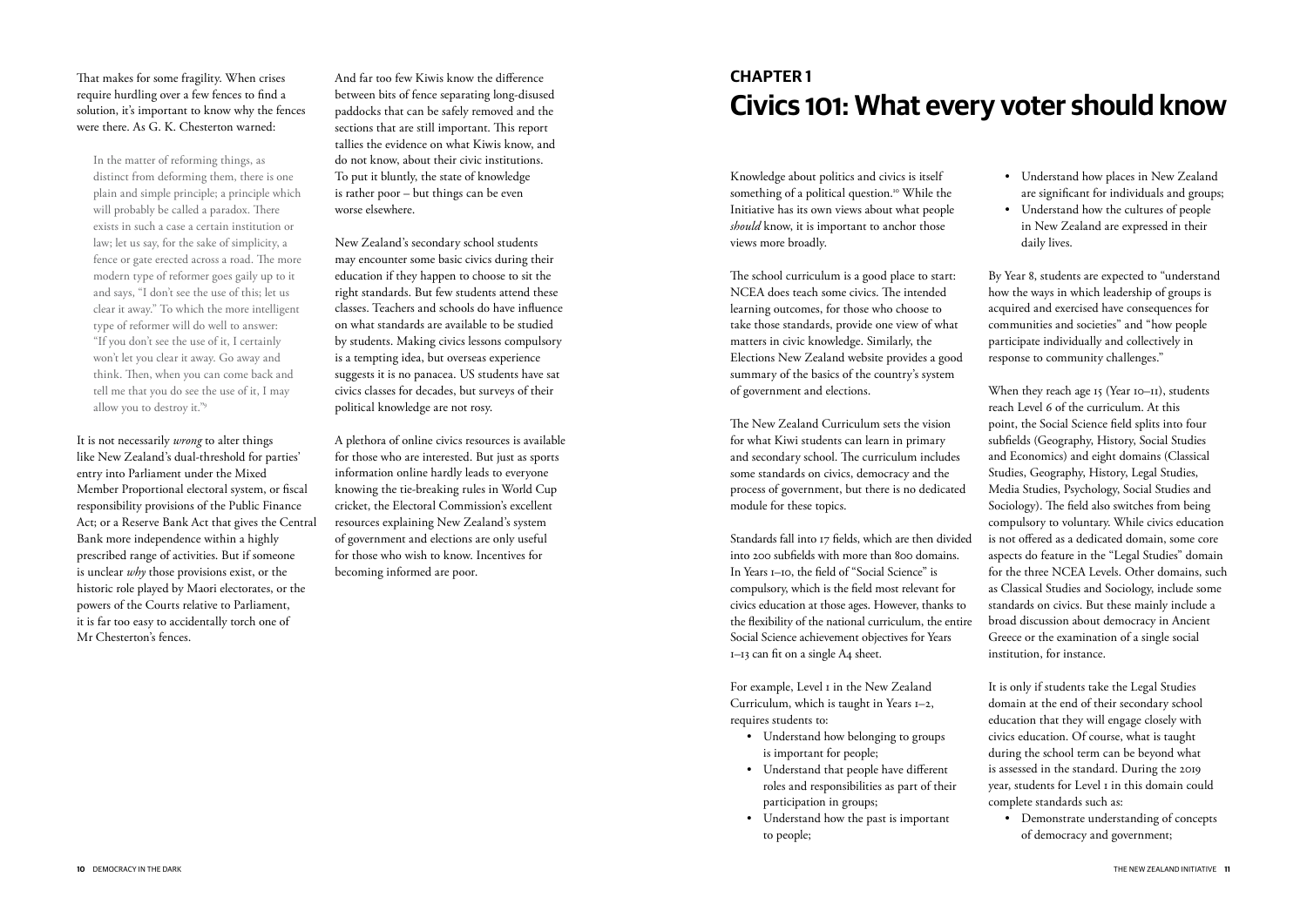about an example of a restraint on state power with arguments and counterarguments about the scenario.

To achieve an "Excellence" grade, a student must show they understand: the rule of law, civil liberties, how parliamentary sovereignty functions, the legal relationship between individual versus state power, checks and balances within government and "international versus state power."

Not every school will offer Social Studies once the field switches to voluntary. If enough students in a school show interest in taking the domain to achieve their NCEA credits, the school might teach towards the above standards. Another option for keen students – should the threshold for adding the domain that year not be reached – might be to engage with a correspondence course such as Te Aho o Te Kura Pounamu. Te Kura is New Zealand's largest school with about 25,000 students enrolled annually, from early childhood to secondary school. In some instances, students will also study subjects at neighboring schools.

While the NZQA data does not show how many different Legal Studies units were taken by an individual student (only the total number of students in each unit), it is clear only a handful of students will finish their school years knowing a little about New Zealand's democracy.<sup>11</sup>

However, the number of students taking the Legal Studies domain is vanishingly small.

The total number of students enrolled in NZQA external examinations in 2019 was 143,509 across about 500 schools. Some of these schools use an alternative curriculum to NCEA, such as Cambridge Assessment International Education. Of this, only 7609 internal units (assessments) were taken as part of the "Legal Studies" courses, with the most popular unit (NCEA Level 2 *Explain concepts of law*) taken by only 684 students. For the unit *Explain concepts of democracy and government in a New Zealand context*, only 218 students took this standard last year. The total number includes students who were not assessed in the standard. The NZQA says there are many reasons a student may not be assessed on the unit they take.

#### **Some of the things you always wanted to know about government but were afraid to ask**

Guided by the content of the New Zealand Curriculum, and by the elements emphasised by Elections New Zealand, the Initiative believes every informed voter should:

- Know how MMP works and how to vote (see box);
- Understand some history of New Zealand's democracy, including the role of Parliament, voters and the Queen of New Zealand;
- Have a foundational understanding of the three branches of government and how they interact with, and are separate from, each other;
- Know the basics of how Parliament works, including the role of the opposition, voting and voter participation;
- Understand the basic constitutional principles, including the Treaty, and the civil liberties every citizen enjoys;
- Understand the nature and role of the judiciary.

With this basic grasp of democracy, voters would be better equipped to vote in an election.

This report does not provide a complete Civics 101 lesson. It outlines the desired learning outcomes rather than the lesson plans. Resources like the Elections New Zealand website are readily available. But a few other New Zealand institutions should be important parts of an informed voter's toolkit.

- Demonstrate understanding of foundational concepts of justice;
- Demonstrate understanding of concepts of law;
- Demonstrate understanding of litigation and dispute resolution processes in New Zealand;
- Demonstrate understanding of law-making processes;
- Demonstrate understanding of New Zealand's system of government and its formation and operation.

At Level 2, standards include:

- Describe the legal rights and personal responsibilities of secondary school students;
- Explain concepts of democracy and government in a New Zealand context;
- Explain concepts of justice;
- Explain concepts of law;
- Explain litigation and dispute resolution processes;
- Describe factors contributing to, and consequences of, crime;
- Explain a law-making process;
- Explain systems for the formation of central government, and their consequences, in a New Zealand context;
- Describe factors contributing to, and consequences of, crime;
- Describe the application of New Zealand law to marriage, civil union and de-facto relationships;
- Describe legal consequences and protections relating to domestic violence and child abuse;
- Describe the objectives and application of consumer law.

And at Level 3:

- Demonstrate knowledge of the development of the New Zealand legal system;
- Evaluate a concept of democracy and government in relation to restraint on state power;
- Evaluate a concept of justice in relation to a specific situation;
- Evaluate a concept of law in relation to a specific situation;
- Evaluate litigation and dispute resolution processes in relation to challenging state power;
- Evaluate a law-making process in relation to a significant legal issue;
- Evaluate systems of government and their formation.

Digging into the criteria for the Level 1 standard question – *Demonstrate understanding of concepts of democracy and government* – NZQA's advice states that students can achieve an "Excellence" grade by discussing any form of government, including: theocracy, oligarchy, dictatorship or another form of democracy. Writing about "suffrage, elections, human rights, media, executive power, rule of law and judicial processes and the treatment of minorities" is also encouraged.

For the Level 2 question – *Explain concepts of democracy and government in a New Zealand context* – NZQA suggests teaching about: "the rule of law, separation of powers, liberal democracy, rights and their limitations, Magna Carta and limits on the power of the monarch, relationship between *Tangata Whenua* and the Crown as regards *te Tiriti o Waitangi*, parliamentary sovereignty and statute as highest form of law, absence of a fully written constitution, role of the courts, delegated legislation." To get an "Excellence" grade at NCEA Level 2, a law studies student must use a specific example of governance, likely based on what was taught during the school term.

Should a student continue with Legal Studies, they can choose from several more complex exam questions at Level 3. For instance: *Evaluate a concept of democracy and government in relation to restraint on state power*. The student can draw from media reports or expert commentary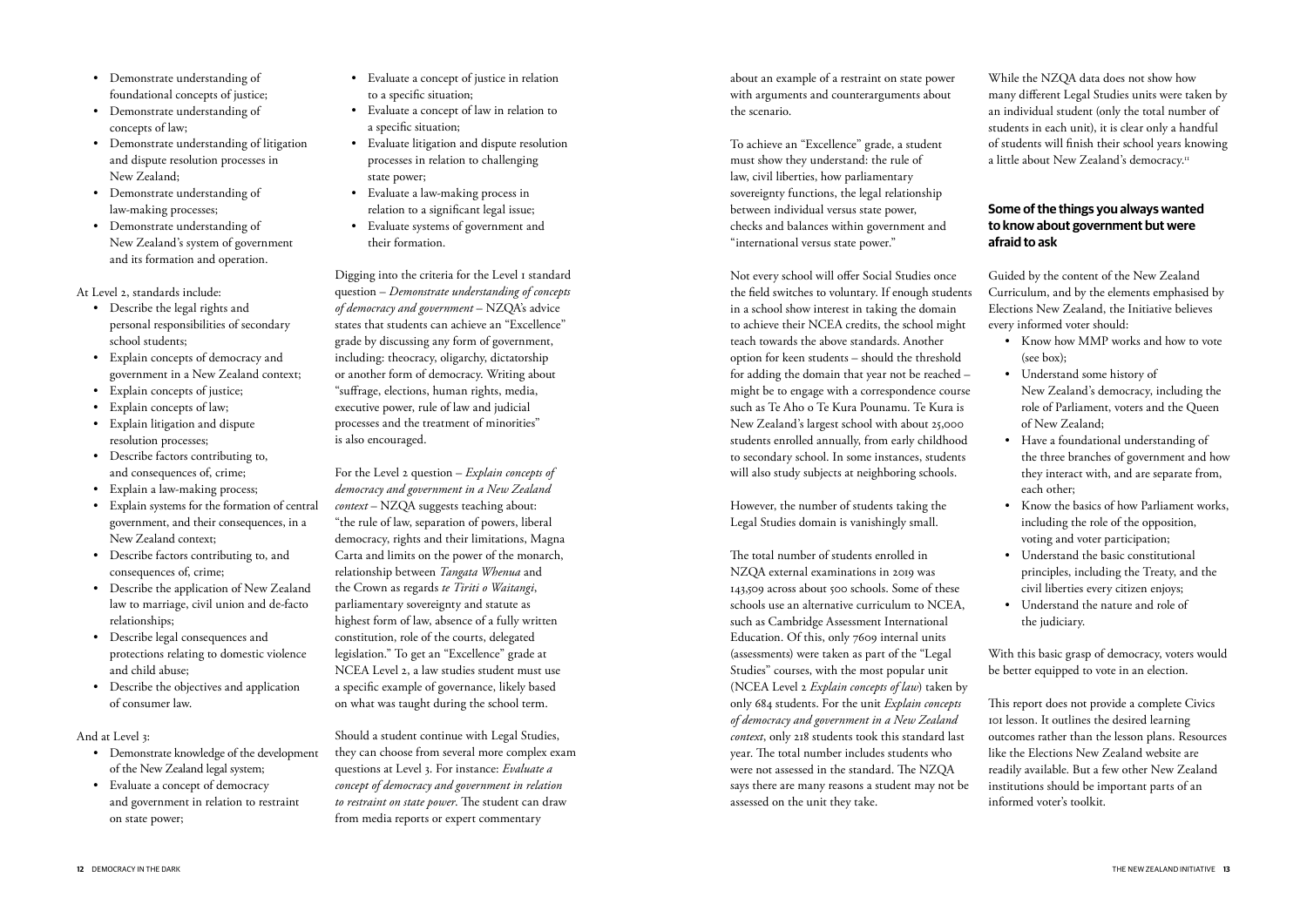The Act does not bar the Government from increasing spending or taxes. Doing both at the same time can be consistent with balanced budgets and maintaining prudent debt levels. The Act rather prevents Governments from relying on debt to finance normal operations. Whether by increasing spending without increasing taxes, or by substantially cutting taxes without cutting spending.

The Reserve Bank Act provides the Reserve Bank with operational independence in managing the country's money supply. The Act helps to isolate the monetary system from politicians who might be tempted to pull monetary levers for electoral purposes. Before April 2019, the Bank operated under Policy Targets Agreements with the Minister of Finance to specify the range within which the Bank must keep inflation outcomes, on average and over the medium term. The Remit to the Monetary Policy Committee has replaced this model and now defines monetary policy outcomes.

#### **Don't know much about civics books**

Not everything that is important is worth knowing. It would be impossible for anyone to know everything that matters. People triage information all the time. As the world becomes more complex, the scale of the problem only increases. Most people have a rough understanding of how toilets work. But few other than plumbers could draw a reliable schematic to help someone build a toilet from scratch. The same is true for everything from computers to car engines, and from historical knowledge to the function of civic institutions.

Economists frame this information problem as one of rational ignorance. Humans acquire information whenever there is a good reason to do so. Yet only up to the point where the benefits of getting the next bit of information outweighs the cost.

Think about purchasing a car. The first bits of information about the reliability and suitability of different models for a buyer's needs would be valuable. But, eventually, spending time reading up on the different options and searching for the best deal is no longer worthwhile: it's time to make the purchase. For this kind of decision, not acquiring enough information can be costly. In private markets where purchases are taken home, mistakes are costly. People regularly get things wrong, but the incentives for getting the necessary information to make good decisions are appropriately aligned.

But what is the upside to getting more information about politics and civics? If a person buys the wrong car, they will take home a costly mistake. But what happens if the same individual decides never to learn much about civics and then makes a mistake when voting?

The party vote is much more important. For example, imagine that in an election, party A receives 30% of the party vote. This would entitle it to 30% of the total seats in Parliament (36 seats) or a bit more when considering the votes cast for parties that did not enter Parliament. If, alongside its 30% of the party vote, party A also won 12 electorate seats, this would not mean a total of  $36 + 12 = 48$  seats.

Some caution is needed when talking about mistakes in voting. Political partisans would claim that voting for their preferred party is not a mistake. The meaning here is a bit more nuanced. People can have large differences in values which can reasonably lead to big differences in what each sees as acceptable tradeoffs. None of that can possibly be a mistake. It would be like saying that preferring apples to pineapples is a mistake.

But suppose that a person's values led them to support a lot of government involvement in economic regulation and redistribution. In that case, voting for ACT might be a mistake. Similarly, if a person likes multiparty coalition governments reliably produced by a Mixed Member Proportional (MMP) electoral system, it would be a mistake to vote for a return to First Past the Post (FPP).

In neither of those cases are the underlying values a mistake. The problem is that failing to acquire enough information led to a vote at odds with the person's underlying values. It's like saying

The Public Finance Act guides how Parliament spends public money. It does not ban Governments from running deficits, nor does it prescribe tax levels. It rather provides transparency in Government budgeting. The Act requires the Government to explain how it will raise the funds necessary for its spending plans. It requires that budgets typically be

in balance and that debt be maintained at prudent levels while providing contingencies for emergencies – such as pandemics. In an emergency, the Government need not maintain a balanced budget but should publish its intended path back to more normal and prudent debt levels.

#### **MMP 101**

In 1993, New Zealand voted to change the electoral system from First Past the Post (FPP) to Mixed Member Proportional (MMP). FPP tends to generate two-party systems with single-party majority governments, though does not always do so. MPs from four parties were elected at New Zealand's last FPP election. Under MMP, coalition goverments are more likely as single party majorities are less likely.

Under FPP, voters get one vote: for the Member of Parliament (MP) representing their electorate. The winning party becomes the Government if it gets more than half of the electorates either by itself or in coalition with other parties. FPP electoral systems tend to produce Parliaments consisting of two major parties, in the absence of significant regional differences.

Under MMP, voters get two votes: for the MP representing their electorate and for the party they want in Parliament. Unlike FPP, the composition of seats in Parliament is (with a minor exception) determined by the share of party votes gained rather than the number of electorate MPs.

Rather, party A will first fill its 36-seat quota with the number of electorate MPs (in blue), and the remaining 24 seats with list MPs (in red).



However, electorate seats are an important safeguard for smaller parties. To gain a seat in Parliament, a party must either:

- 1. Reach 5% of party votes nationally; or
- 2. Win an electorate seat.

This 5% threshold was created by Germany (from where New Zealand take its MMP system) to ensure that minor extremist parties don't gain too much traction. Proportional representation systems without a threshold, or with low thresholds, can yield fragmented legislatures and difficult coalitions.12 Yet high thresholds risk encouraging voters to select parties that do not mirror their personal views if they worry their preferred party is unlikely to enter Parliament.

#### **The Exception: Overhangs**

Yet, what if party A wins an electorate seat but doesn't receive enough of the party vote to justify one seat in parliament? In this "overhang," parliament gets bigger – by one seat. An overhang of more seats is also possible.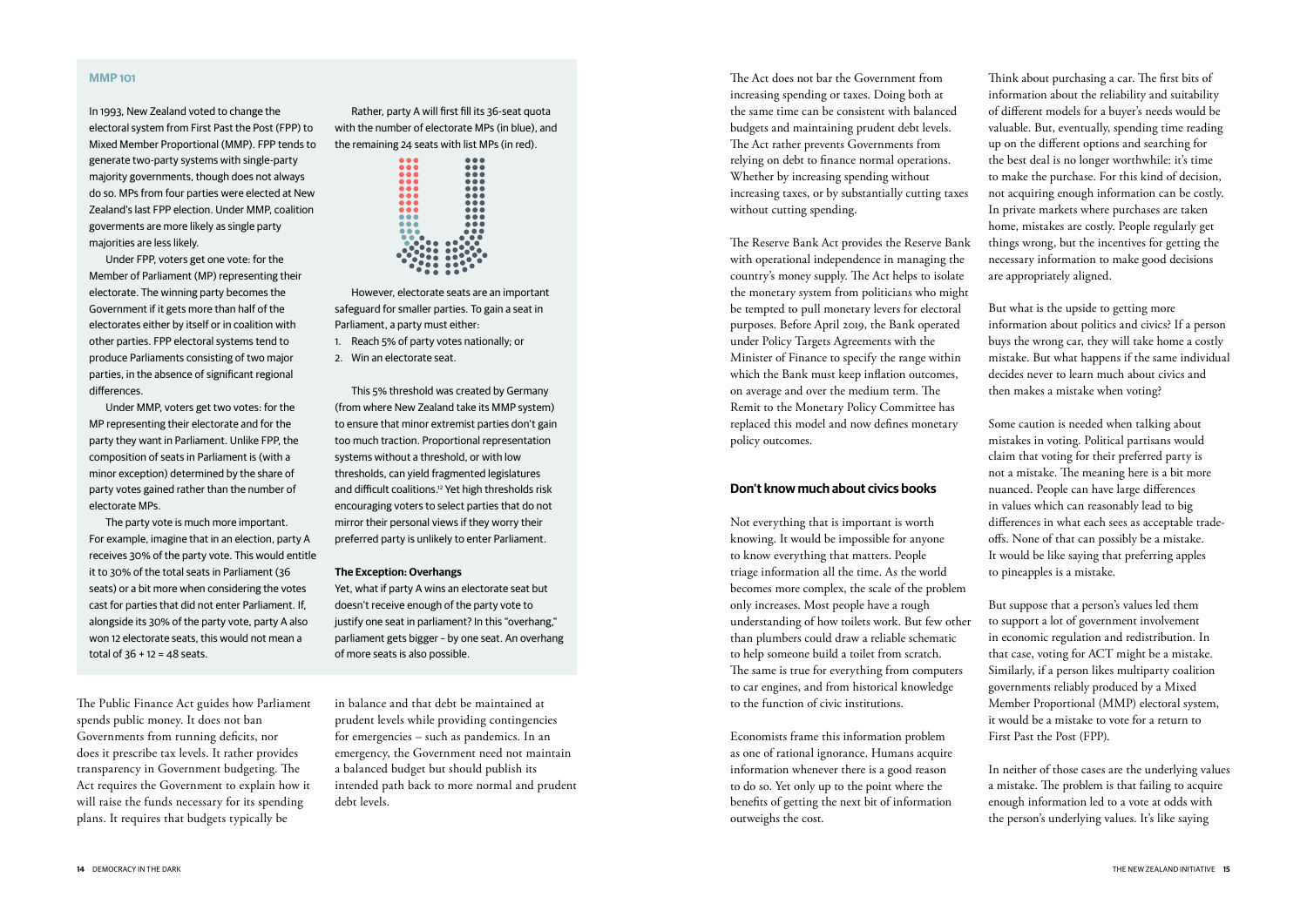a new Chevrolet Camaro and who is convinced reports of its poor reliability<sup>15</sup> cannot be true will bear the costs of that decision. Pleasant but false beliefs in that environment are costly.

At the ballot box, things are a bit different. And the difference matters.

the most important thing about a car is its fuel efficiency, and then buying a Humvee. There is nothing *wrong* with buying a Humvee if that vehicle best suits a person's needs. The Emissions Trading Scheme means each Humvee owner will pay for the carbon costs they impose. But buying one while thinking it is the most fuel-efficient option would obviously be a mistake.

Economists and political scientists have long known that rational ignorance is a large problem in politics. American economist Anthony Downs explained the basic problem in his 1957 *Economic Theory of Democracy*. Mancur Olson also teased out some consequences in his 1965 book *The Logic of Collective Action*. When one vote is unlikely to change the outcome of any large-scale election, the benefits of acquiring information, or even voting at all, are limited. Instead of visiting a car yard and taking home a car, a person casts a vote for the car that everyone will share. The chances that a single vote changes the outcome are worse than the chances of winning a lottery. Given these realities, people will likely know a lot less about any party's policies, or the likely real-world effects of those policies, than about the features of their next car.

That isn't *necessarily* a big problem. While rational ignorance predicts people will not acquire much information and make a lot of mistakes, it also provides a ray of hope: those mistakes may cancel each other out. So long as mistakes are not *systematic*, or weighing more heavily to one side than another, there may be no need to worry.

If some voters are well-informed, simply because they enjoy politics in the same way others enjoy following sports teams, then those informed voters wind up making the decision. Uninformed votes cancel each other out just as many flipped coins cancel each other out. So long as the preferences of informed voters largely coincide with those of their less-informed neighbours, and less-informed voters' mistakes do cancel each other out, it might all work out. Early 20<sup>th</sup>-century American essayist H.L. Mencken insisted that "democracy

is a pathetic belief in the collective wisdom of individual ignorance." Perhaps that belief is better grounded in theory than Mencken thought.

Unfortunately, the world does not seem to work that way. People who follow sports do not just enjoy speculating about the best opening batsmen pick for the Black Caps. Unless they are betting at the TAB, a fan wants to believe their preferred team will win and that their own strategies would work. They have preferences over their beliefs. And the same holds true in politics.

US-based economist Bryan Caplan described preferences over political beliefs as being *rationally irrational*. 13 An incorrect belief about which policies lead to which outcomes, or about which parties are likely to deliver different policies, is not expensive to hold. If it makes a person happy to believe that the Social Credit Party holds all the answers, it does not matter if its theories were refuted by University of Canterbury economist Alan Danks in 1955.14 When the cost of holding a pleasant belief is low, why not? While an economist's perfect-rationality model has little room for untrue beliefs, a rational kind of irrationality would allow this when those beliefs are personally harmless.

Gathering extra political information then suffers from a classic externality problem. In private markets, rational ignorance predicts everyone gets, on average, just enough information. But where the time and effort involved in learning basic civics falls on the individual, the returns on that investment accrue to the polity more broadly through a slight improvement in outcomes at the ballot box. That is a classic recipe for inadequate information. The standard models predict voters will know little, relative to what is best for society as a whole.

Going beyond basic civics into the policies offered by the various parties brings an extra complication of Caplan's rational irrationality. It is not just that not enough is known, it's also that, to paraphrase the old saying, much of what people do know won't be so. The shopper who loves the look of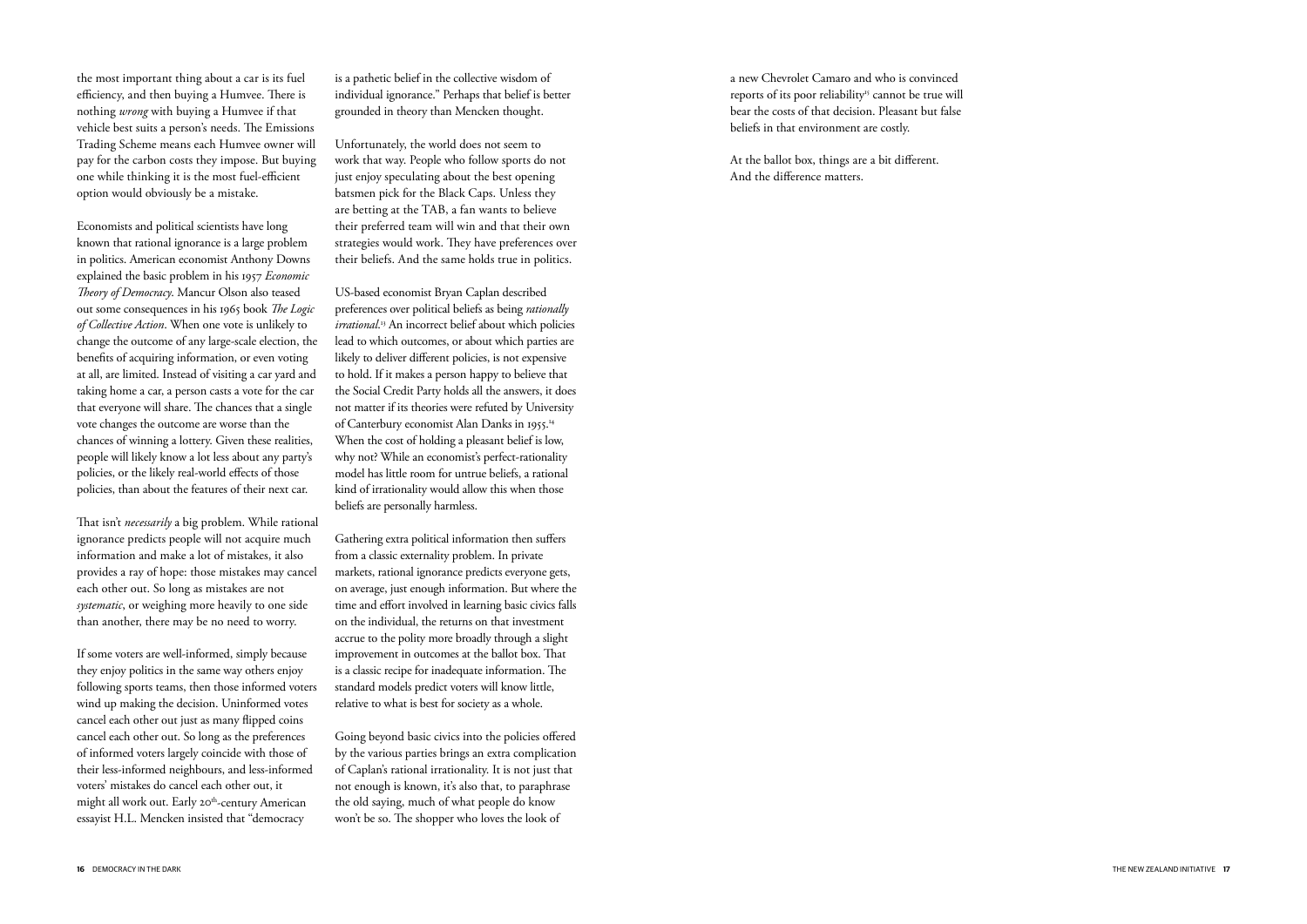Somin also notes that Americans' political knowledge has barely improved since survey research began in the late 1930s. This is despite large increases in educational attainment over the period.

As bad as this is, there is hope. Perhaps the expectations are a bit too complicated. One does not need to understand *how* a Camaro's engine works to know that it isn't working. So long as the car owner can figure out whether Chevrolet is to blame or if the mechanic who provided the last oil change made a mistake, the owner can make better decisions next time around.

Similarly, voters might not really need to understand anything about policy or politics if they can see through the window that the country is working. If they can tell who to blame for any problems, they can vote the responsible party out of office. This kind of economic retrospective voting massively reduces the information problem facing voters and, in theory, can encourage good policy outcomes.

than placing blame with the agency most directly responsible. Voters underestimate the importance of the Federal Reserve for overall economic outcomes; underestimate the importance of state and local government for the quality of public schools, and underestimate the importance of Congress and the President for the budget.<sup>18</sup>

Sadly, that's more complicated than it sounds.

In the US, voters must figure out if any problem is due to government failure, or if the observed problem could not possibly have been fixed by the government. If the government is to blame, did local government mess something up, state-level government or the federal government? At the federal or state level, is the problem due to the Executive (the President or Governor) or to the legislature? Or does the problem cycle back to the Federal Reserve central bank? Knowing who to blame requires a basic knowledge of civics.

American voters struggle even with that simple task. Compared to expert academic political scientists, voters are far more likely to attribute outcomes to politicians – over-rewarding them in good times, and over-punishing them in bad times. Worse, they are likely to *diffuse* responsibility across a broad range of governmental institutions rather

How should the angry voter behave at the ballot box when different bodies are in control of different parts of the federal and state governments? A 2006 Zogby poll found that less than half of American voters could even *name* all three branches of the federal government.<sup>19</sup> If a person does not really know who is responsible for what, it can be easy to blame any problem on whichever part of government is run by the party they don't support – and punish them.

#### **There's no political ignorance in New Zealand?**

At this point, it is tempting to lean back and have a little chuckle about the silly Americans. Surely those kinds of problems aren't in New Zealand, right?

When the band *Blam Blam Blam* told everyone in 1981 that there was no depression in New Zealand, or sheep on its farms, or dole queues, everyone listening knew it wasn't really true. But Kiwis often look across the Pacific Ocean and think they know an awful lot more about how the world works than voters in the United States. Judged on outcomes, well, New Zealand certainly seems far more functional. But voter knowledge among Kiwis is a bit of a worry.

The country's best source of data on voter knowledge and preferences, the New Zealand Election Study, remains relatively underexplored. But a look through the data provides cause for concern, as do the results of a survey commissioned by the New Zealand Initiative to directly assess Kiwis' knowledge of basic civics.

## **CHAPTER 2 The known unknowns**

#### **What voters don't know**

The models predict that knowledge about civics will be rather thin. But what does the data say?

It turns out a lot is known about what is not known. The broad conclusion of decades of research into political knowledge is that voters are poorly informed, and that is not a new phenomenon.

#### **An Overview of the State of Citizens' Knowledge About Politics**

The literature on political knowledge provides fairly compelling evidence for five characterisations regarding what Americans know:

- 1. the average American is poorly informed but not uninformed;
- 2. aggregate levels of political knowledge have remained relatively stable over the past 50 years;
- 3. Americans appear to be slightly less informed about politics than are citizens of other comparable nations;
- 4. "average" levels of knowledge mask important differences across groups; and
- 5. knowledge is tied to many attributes of "good" citizenship."

Source: Delli Carpini, M. X. (2005). An overview of the state of citizens' knowledge about politics. In M. S. McKinney, L. L. Kaid, D. G. Bystrom, & D. B. Carlin (Eds.), Communicating politics: Engaging the public in democratic life (pp. 27-40). New York: Peter Lang. Retrieved from http://repository.upenn.edu/ asc\_papers/53

Michael Delli Carpini's survey in the box above is sobering reading for those agreeing with American statesman James Madison's warning

that "a popular government, without popular information or the means of acquiring it, is but a prologue to farce or a tragedy, or perhaps both."16 Less than half of Americans surveyed could answer basic questions that Delli Carpini deemed crucial to effective citizenship.

Respondents could not define terms like liberal, conservative, or the Bill of Rights. Neither could they reliably identify candidates' or parties' positions on important issues. And basic knowledge about the unemployment rate, or how much of the federal budget is devoted to big-ticket items, was also wanting. Delli Carpini emphasised the half-full part of the glass in reminding that an average score of 50% represented "an *under*-informed public, but not … an uninformed one."

The problem is not new.

George Mason University law professor Ilya Somin's review of the literature<sup>17</sup> found only 38% of Americans in 1964 knew that the Soviet Union was *not* a member of the NATO alliance. NATO is a military alliance of US-aligned powers formed to defend against the threat of expansionary Soviet communism. Only two years before the 1964 survey, NATO and the Soviet Union came within a whisker's breadth of nuclear war over Soviet intermediate-range missile installations in Cuba – the Cuban Missile Crisis. Thinking that the Soviet Union was a *part* of the Western military alliance designed to contain and oppose it seems a substantial error. Similarly, and as worryingly, only 22% of Americans knew, in the mid-1980s, that standing US military doctrine was to use nuclear weapons if the Soviets attacked Western Europe.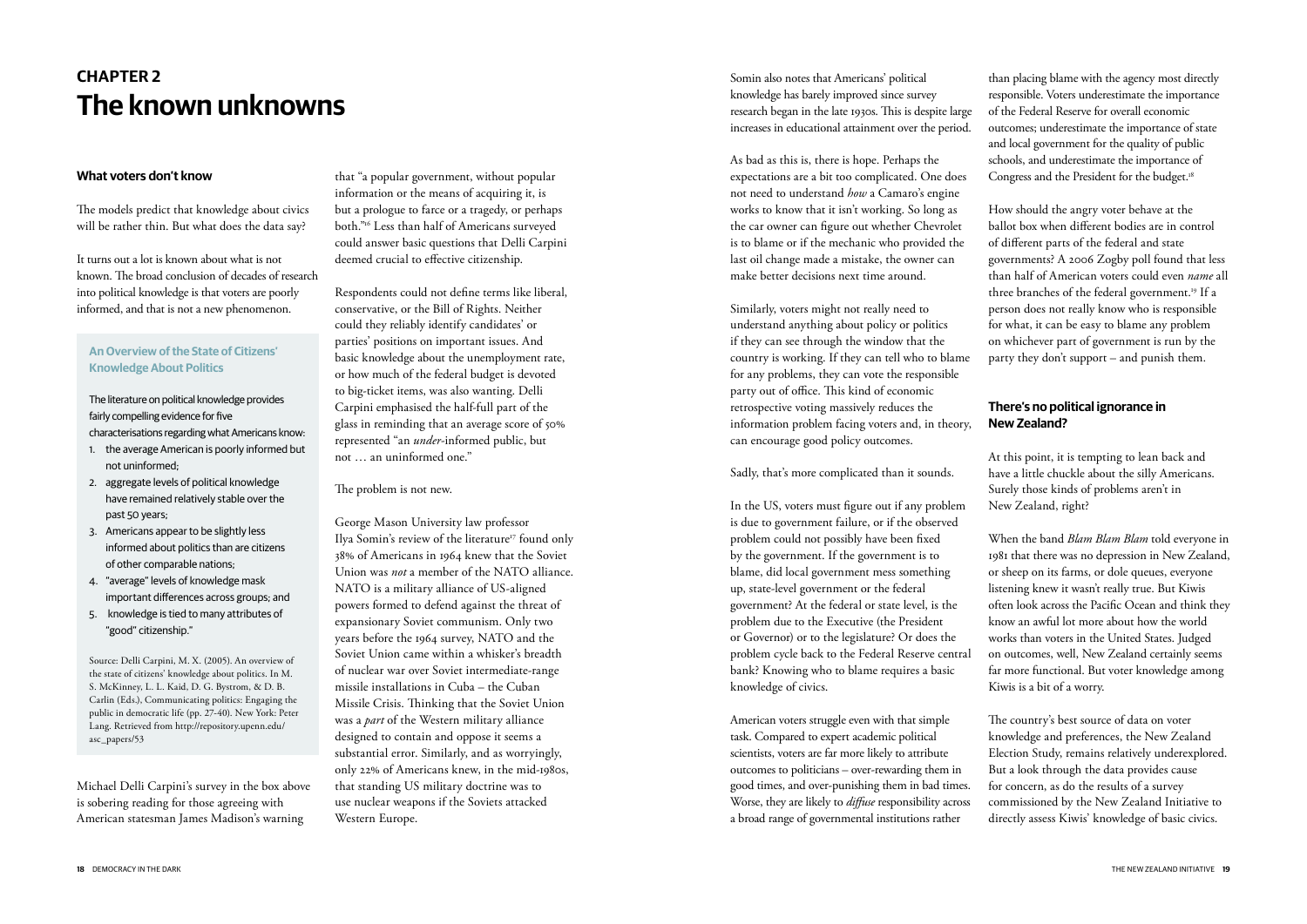#### **2020 New Zealand Initiative survey**

The New Zealand Initiative put together nine basic civics questions and commissioned a phone interview poll of 1000 Kiwis over two weeks in January, with four supplementary questions.

Many respondents considered themselves to be either very well informed (27%) or well informed (40%) in deciding how to vote in the 2020 election. A further 22% considered themselves somewhat informed, 6% not very informed and 4% not at all informed.

**Figure 1: How informed do you think you are in deciding how to vote in the next election?**



62% said they read newspapers, news websites or magazines daily. About 22% followed the news several times a week, 10% less than once a week and 6% said they never read the news.

**Figure 2: How often do you consume written political news such as newspapers, news, websites or magazines?**



The Initiative's survey then asked about the current composition of Parliament, basic civics and general political knowledge.

The full data is reproduced below, but some of the highlights are worth teasing out. For instance, a worryingly high number of people (29%) could not accurately name the five political parties present in Parliament. Less than half of respondents (46%) identified both ways parties can enter Parliament under MMP. To put this in perspective, New Zealand's first MMP election was held in 1996 and the 2020 election will be the ninth held under that system.

The full set of questions were:

- Can you name all the political parties in the current New Zealand Parliament?
- Who is the current Minister of Education?
- Who is the current Minister for the Environment?
- Which parties in the current New Zealand Parliament voted for the Zero Carbon Bill which passed in late 2019?
- Under MMP, in what ways can parties gain a seat in Parliament?
- Some people say that the best people from all parties should come together and form a permanent, all-party government. Do you agree?
- Does New Zealand have a military alliance with the United Kingdom?
- Which countries form the Five Eyes Alliance?
- In applying the law, do New Zealand courts have to take into account the political intentions of the Government of the day?
- Can you name the three branches of government?
- Some countries have a strong leader who doesn't have to bother with a Parliament or elections. Is this model a very good, good, bad or very bad model?
- How would you feel about the idea of having experts, not elected politicians, make decisions according to what they think is best for the country? Would this be a very good, good, bad or very bad model?
- Do you think that democracy is the best form of Government?

knew the Party vote determines the composition of Parliament and that the political party with the most votes is likely to get the most seats under MMP.21 And a 2008 Colmar-Brunton poll found only 30% of respondents understood MMP's dualentry threshold into Parliament while barely half recognised the Party Vote as the more important.<sup>22</sup>

The 2008 Election Survey provided a greater range of questions but also displayed dismal results:<sup>23</sup>

#### **Survey says?**

So, how much of what Kiwi voters *should* know about democracy do they really know?

The New Zealand Election Survey (NZES) is the country's most comprehensive regular survey of voter knowledge. The 2017 survey of 3455 Kiwis showed clear deficiencies in the basic understanding of civics. Unfortunately, it did not ask many questions that can be benchmarked against a textbook.

About five respondents in eight correctly recognised that the party vote is more important than the electorate vote in determining the composition of Parliament. About 25% viewed both as equally important, 10% thought the electorate vote was more important and just over 5% did not know.

It can be difficult to punish or reward incumbent political parties for their performance if an individual does not know who the MPs are. According to the survey, 20% of respondents could not recall which parties formed the Government after the 2014 election (the answer was the National Party, the Māori Party, United Future and ACT). Worryingly, 28% said the National Party was not involved while 7% thought Labour helped to form it.20 One in four knew that both ACT and the Maori Party helped to form the Government while over half thought neither party was involved.

Ideology can be a shortcut heuristic for voters who do not follow parties' policies closely. Yet only 71% of respondents correctly placed Labour to the political left of the National Party. About 18% could not place one or both parties on the axis at all, just under 7% said the parties' ideologies were identical and 4% placed Labour to the right of National.

- 84% knew that Labour was in the prior government;
- 81% knew that the term of Parliament is not four years;
- 68% recognised that enrolling to vote is compulsory;
- 55% could identify the correct thresholds for entry into Parliament under MMP;
- 53% thought the Party Vote is most important in the composition of Parliament;
- 36% agreed that Treasury is not mainly responsible for interest rates;
- 28% knew that non-citizens can vote.

Poor civics knowledge among Kiwis is not new. The 2005 NZES showed almost a fifth of respondents did not know Labour was a part of the prior Labour-led Government. Also, about half The results are not encouraging.

The same survey showed 27% of respondents who support a return to First Past the Post also prefer coalition Governments – which are less likely under FPP. On the other hand, 27% of MMP supporters thought a party with 40% of the vote should receive more than 40% of the seats while 37% said New Zealand has too many political parties. And it seems unlikely that they were considering the minor difference between overall party vote share and the share of seats caused when some parties receive party list votes but no seats in Parliament. Preferences between MMP and First Past the Post are neither right nor wrong. But many people seemed happy with a system very different from their claimed preferences.

Unfortunately, the 2017 NZES had few questions about basic civics knowledge, which is why the New Zealand Initiative commissioned its own survey.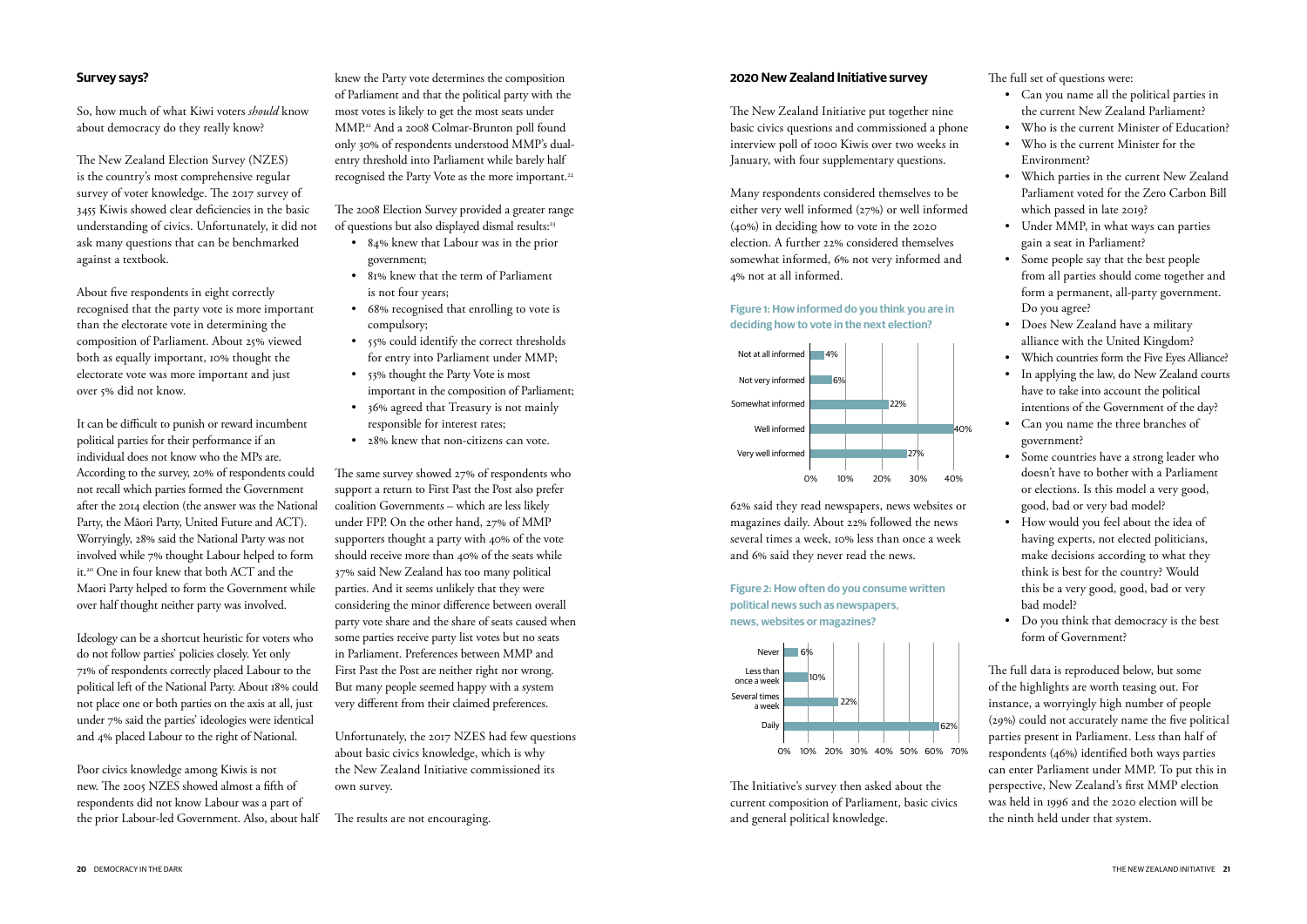Some Ministers always get more of the limelight but connecting a name to the correct portfolio was difficult for some. About a third correctly said Chris Hipkins is the present Minister of Education while only 5% knew David Parker is the Minister for the Environment (46% were unsure).



Knowing who is Minister of what portfolio may be useful in a pub quiz. If the policy area winds up being important, and a citizen wants to write to the Minister about it, names are easily searched online. But it can matter in overall assessments of who to credit, or blame, for policy. If voters strongly support or oppose an environmental policy, knowing if the Minister for the Environment is a Labour Party MP or Green Party MP matters.

#### **Figure 3: Can you name all the political parties in the current NZ Parliament?**

**Figure 9: How do you feel about the idea of having experts, not elected politicians, make decisions according to what they think is best for the country? Is this model a very good, good, bad or very bad model?**



**Figure 10: Some countries have a strong leader who doesn't have to bother with a parliament or elections. Is this model a very good, good, bad or very bad model?**



#### **Figure 8: Some people say that the best people from all parties should come together and form a permanent, all-party government. Do you agree?**



#### **Figure 5: Who is the current Minister of Education?**



Unfortunately, the Initiative's survey only recorded if respondents gave the right answer. Next time, it will add a follow-up question to ask about the party affiliation of each Minister.

The current Government made the Zero Carbon Bill an important part of its policy agenda. At the close of 2019, the National Party decided to join in supporting the Bill. However, when asked which parties voted for that bill, only 22% pointed to Labour, NZ First, Greens, and National. If National hoped to gain support by voting for the Bill, the survey suggests few voters noticed. Come the election, some voters may either punish or reward the National Party if they incorrectly think it *opposed* the Bill.





#### **Figure 7: Which parties in the current NZ Parliament voted for the Zero Carbon Bill which passed in late 2019?**

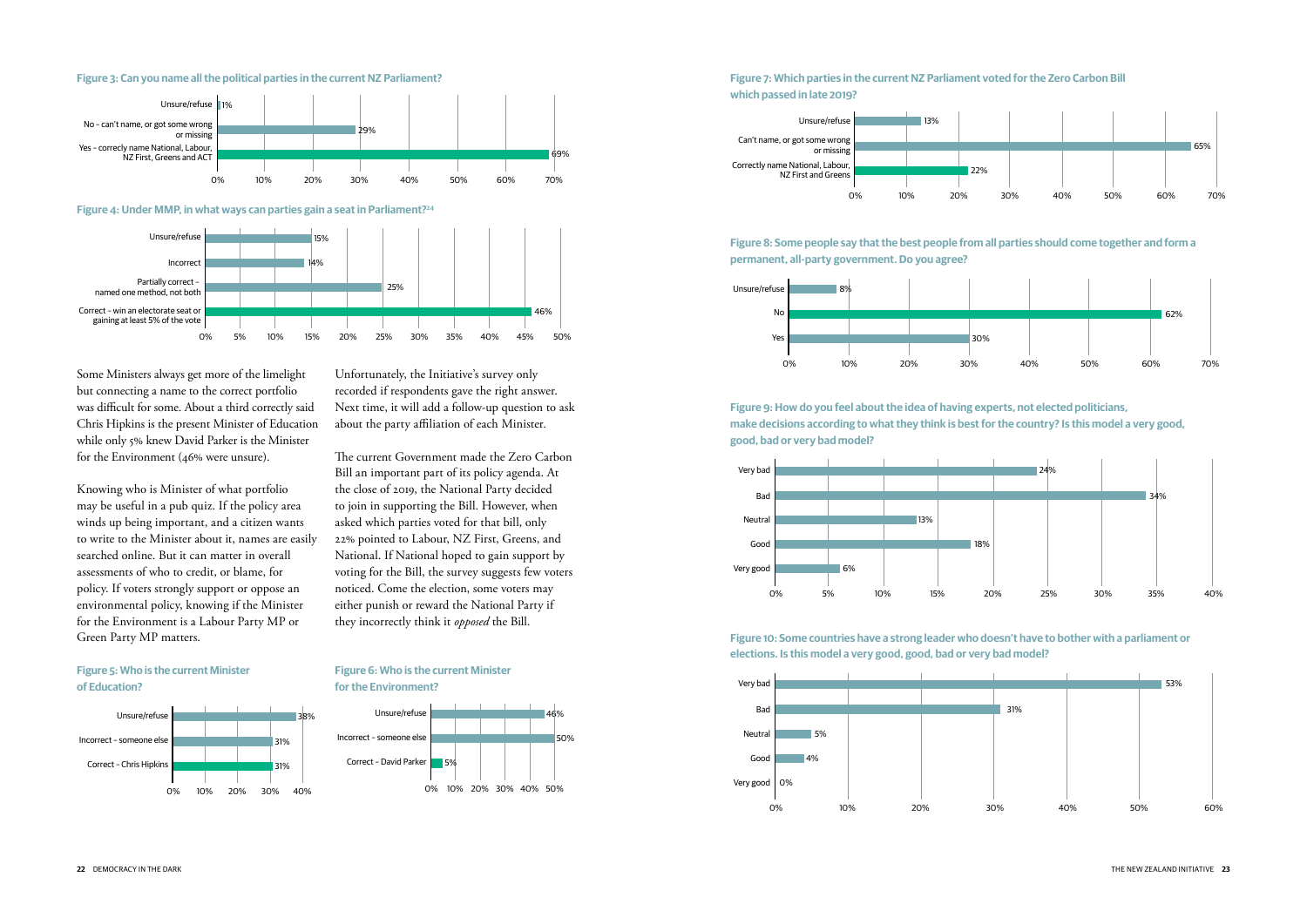so-called "Five Eyes" intelligence-sharing pact. Only 28% could name New Zealand, Australia, Canada, the US and the UK.

While there may not be direct implications for policy or democratic accountability, overestimating the likelihood that the UK would necessarily come to New Zealand's aid may lead voters to support defence or foreign policies that they would not otherwise.

Kiwis maintained strong support for democracy. But knowledge of the country's electoral system is weak. The average number of correct answers on the nine basic civics questions was 2.9. Even without questions about who is the Minister of

Education or the Minister for the Environment to tally a score out of seven rather than out of nine, the results are grim.

The survey data also shows which demographic characteristics were most associated with higher scores, adjusting for all other demographic characteristics. Men, older generations, city-dwellers, university-leavers, daily media consumers and folk in lower decile areas scored higher in the survey, adjusting for everything else. (see Table 1A in the Appendix).

The political system does outsource some decisions to experts. Pharmac's experts decide which drugs should be funded, within the amount of money allocated by Parliament. It is better for Pharmac to decide which treatments are cost-effective than for Parliament to make those decisions based on which patients are most politically compelling. An independent Reserve Bank makes decisions about monetary policy. It is plausible that more decisions could be handed to independent agencies, within bounds set by Parliament.<sup>25</sup> But while a generalised technocracy

> Education had the largest effect on knowledge. Those with a bachelor's degree scored about 1.5 more points than those without a diploma.

may appeal to would-be technocrats, results may be less than desirable.<sup>26</sup>

A strong majority of respondents (87%) agreed that democracy is the best form of government. But 30% also supported the idea that "the best people from all parties should come together and form a permanent, all-party government" – a notion rather antithetical to modern democracy.

Another positive sign was that 84% said if a strong-man leader abolished elections, that would be either "bad" or "very bad." However, 4% kind of liked the idea (see "Lizardman's constant" in endnote 20). Respondents were more receptive (24%) to the idea that experts rather than elected politicians should make decisions according to what they think is best for the country, while 58% viewed it as either a bad or very bad model.

Taking a wider view on how New Zealand's democratic system works, respondents were asked to name the three branches of government (legislature, executive and judiciary). Only 12% could do so. And 59% knew that courts do not have to consider the political intentions of the Government of the day when making legal decisions.

In New Zealand's Parliamentary system, the Courts can deem policy to be inconsistent with the Bill of Rights but cannot overturn legislation since Parliament is supreme. Judicial decisions about whether legislation aligns with constitutional provisions serve as bulwarks only to the extent that voters notice the findings and reassess their views of the legislation – and the parties in support of  $it - in$  light of those findings. Not even knowing the basic structure of the government makes that task difficult.

Another finding in the survey, which may interest the government of the United Kingdom, is that more than half of Kiwis, 56%, believe New Zealand has a military alliance with the UK. Another 20% were unsure. Respondents were less confident about which countries are part of the

#### **Table 1: Educational attainment across political parties**

| <b>Educational</b><br><b>attainment</b> | <b>Green</b>   | <b>Labour</b> | <b>NZF</b> | <b>National</b> | <b>Other</b> | <b>Unsure</b> | <b>Total</b> |
|-----------------------------------------|----------------|---------------|------------|-----------------|--------------|---------------|--------------|
| None                                    | $\mathbf 0$    | 57            | 6          | 40              | 1            | 14            | 118          |
| <b>School Qualification</b>             | $\overline{4}$ | 79            | 12         | 94              | 10           | 16            | 215          |
| Trade / Diploma                         | 8              | 98            | 11         | 113             | 5            | 37            | 272          |
| Degree                                  | 30             | 128           | 12         | 123             | 16           | 52            | 361          |
| Unsure                                  | $\mathbf 0$    | 7             | 2          | $\overline{4}$  | $\Omega$     | 21            | 34           |
| <b>Total</b>                            | 42             | 369           | 43         | 374             | 32           | 140           | 1,000        |

#### **Figure 11: Can you name the three branches of government?**



**Figure 12: In applying the law, do NZ courts have to take into account the political intentions of the Government of the day?**







**Figure 13: Does NZ have a military alliance with the United Kingdom?**

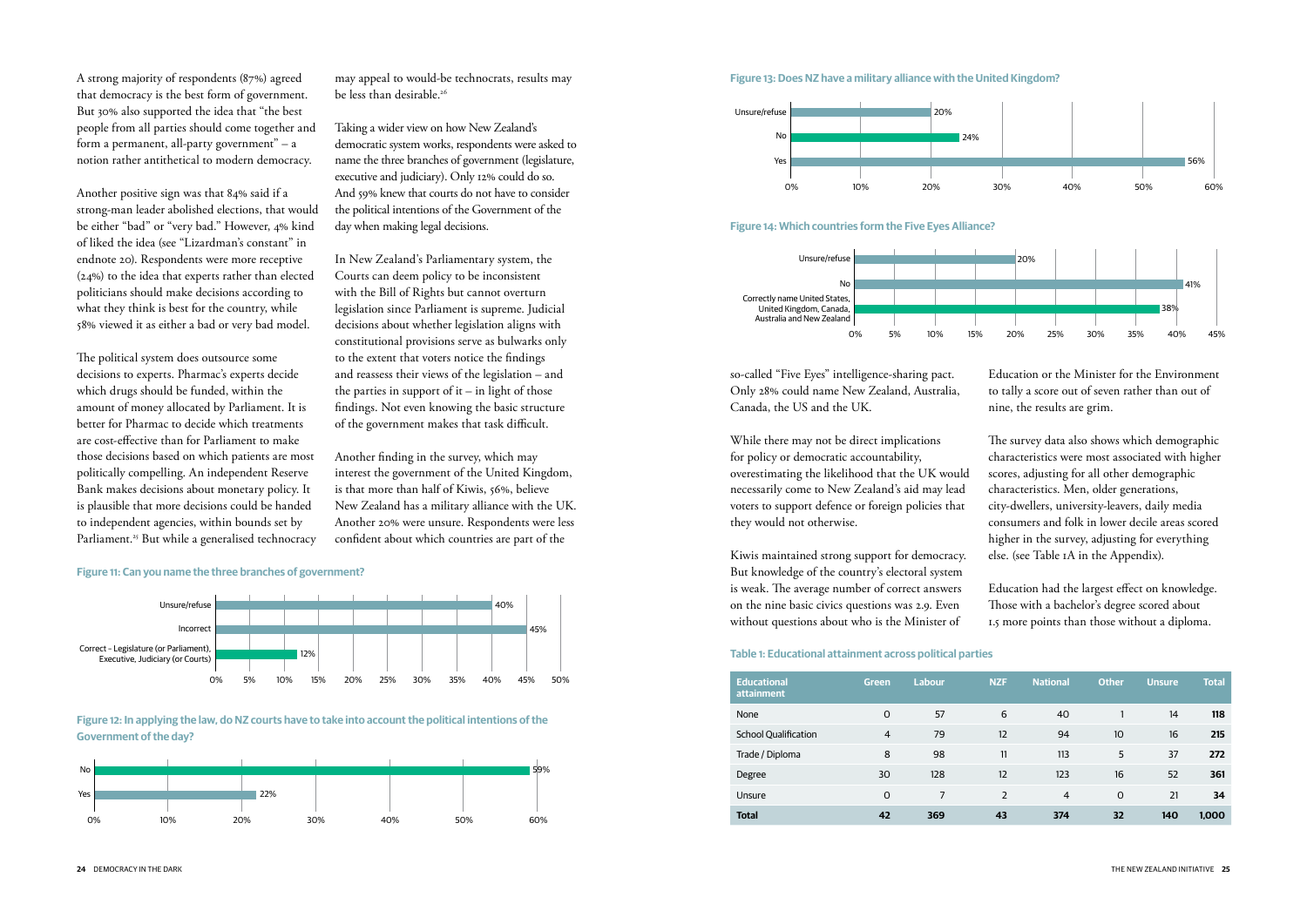## **CHAPTER 3 Fixing the problem**

#### **Voter knowledge matters**

Some problems are self-correcting, or close to it. Rational ignorance holds that people will acquire information when it's worthwhile to acquire it. Pop quizzes on knowledge can show remarkable levels of ignorance about basic science. For example, only 53% of Americans knew, in a 2008 survey, how long it takes for the Earth to revolve around the Sun.<sup>27</sup> But that knowledge is easily acquired, and not knowing a basic fact may not have immediate negative consequences. In situations where knowing a fact is likely to matter, people can be expected to spend the time to learn.

Knowledge of basic civics and politics is a harder problem. Every vote cast barely affects an election outcome – hardly enough for a voter to really find it worth the effort to get informed about crucial matters. But each vote affects the outcome *a little bit*.

inevitable if voter preferences are created by mistaken beliefs about civics or facts – especially if there is a wide gulf between voter beliefs and those of subject experts. Ideally, politicians recognising that bad policy leads to bad outcomes would have an incentive to avoid H.L. Mencken's warning that "democracy is the theory that the common people know what they want and deserve to get it good and hard."<sup>28</sup>

Just as the greenhouse gas emissions from driving a car for a month adds a tiny bit towards global warming, but an entire city driving for decades can matter a lot, the cumulative effects of voter ignorance can be substantial. But when a Kiwi drives a car, every bit of carbon dioxide from the tailpipe is a bit less carbon dioxide emitted elsewhere in New Zealand because of the Emissions Trading Scheme. And there is no "Political Emissions Trading Scheme" to mitigate those voter-on-voter externalities. If there were, policy outcomes would have provided the country with a stronger Greenhouse Gas Emissions Trading Scheme much earlier.

American philosopher Jason Brennan argues that while people may not have a duty to vote, they do have a duty to vote *well* if they do vote. The costs imposed on the broader society can add up.<sup>30</sup>

All this matters because voter preferences ultimately drive outcomes. Bad policy is

While men scored higher than women in the survey, men were also more likely assess their levels of political knowledge as being higher – above what was warranted by higher scores. This could reflect overconfidence, or it could reflect that the survey did not include questions across a broad enough range of knowledge. Similarly, older people, those living in higher decile communities and news readers were more likely to rate their knowledge level higher – again, adjusting for their score on the survey. See Tables 1A and 2A in the Appendix.

But there is additional danger where bad policy leads to bad outcomes, and bad outcomes lead to worse general thinking about policy. Economist Bryan Caplan described this dynamic as an "idea trap."29 When it comes to economic policy, better economic circumstances tend to predict the public will more strongly agree with economists about how the economy works. A better understanding of good economic policy leads to stronger support for better policy, which leads to better outcomes and reinforces support for the institutions that brought better outcomes in the first place. But the process can also work in reverse, in a self-reinforcing downward spiral.

A stronger understanding of civic institutions and how they work – a more informed electorate – can help ensure that, whatever voters' preferences might be, those preferences can be better translated into outcomes supported by those voters.

But building that understanding is difficult. There are two approaches to the problem. The first is teaching the basics as part of

The Green Party attracts the most educated supporters, with 71.4% of Green supporters having a degree: about twice the sample average. The typical Green voter is then more likely to know more about basic civics, but the effect is driven by education levels. See Table 1 below.

Reading the news daily was associated with 0.7 more correct answers compared with those who never read the news. In this survey, support for different political parties had no effect on the number of correct answers – when the effects of education are also included. See Table 1A in the Appendix.

Fortunately, those respondents answering more questions correctly also rated themselves as knowing more about politics. The reverse would have been especially worrying. Every correct answer was associated with a 0.1 point increase in voters' self-assessed political knowledge on a five-point scale. Unfortunately, because the average score was so low, it is harder to tease out implications. A future survey will ask more questions, including easier questions. The

authors were not pessimistic enough about the dearth of voter knowledge when setting up the survey questions. See Tables 1A and 2A in the Appendix.

Or, to put it another way, comparing two people with the *same* score in the political knowledge survey, it will be men, older people, those in higher decile communities and regular news readers who think they have more political knowledge.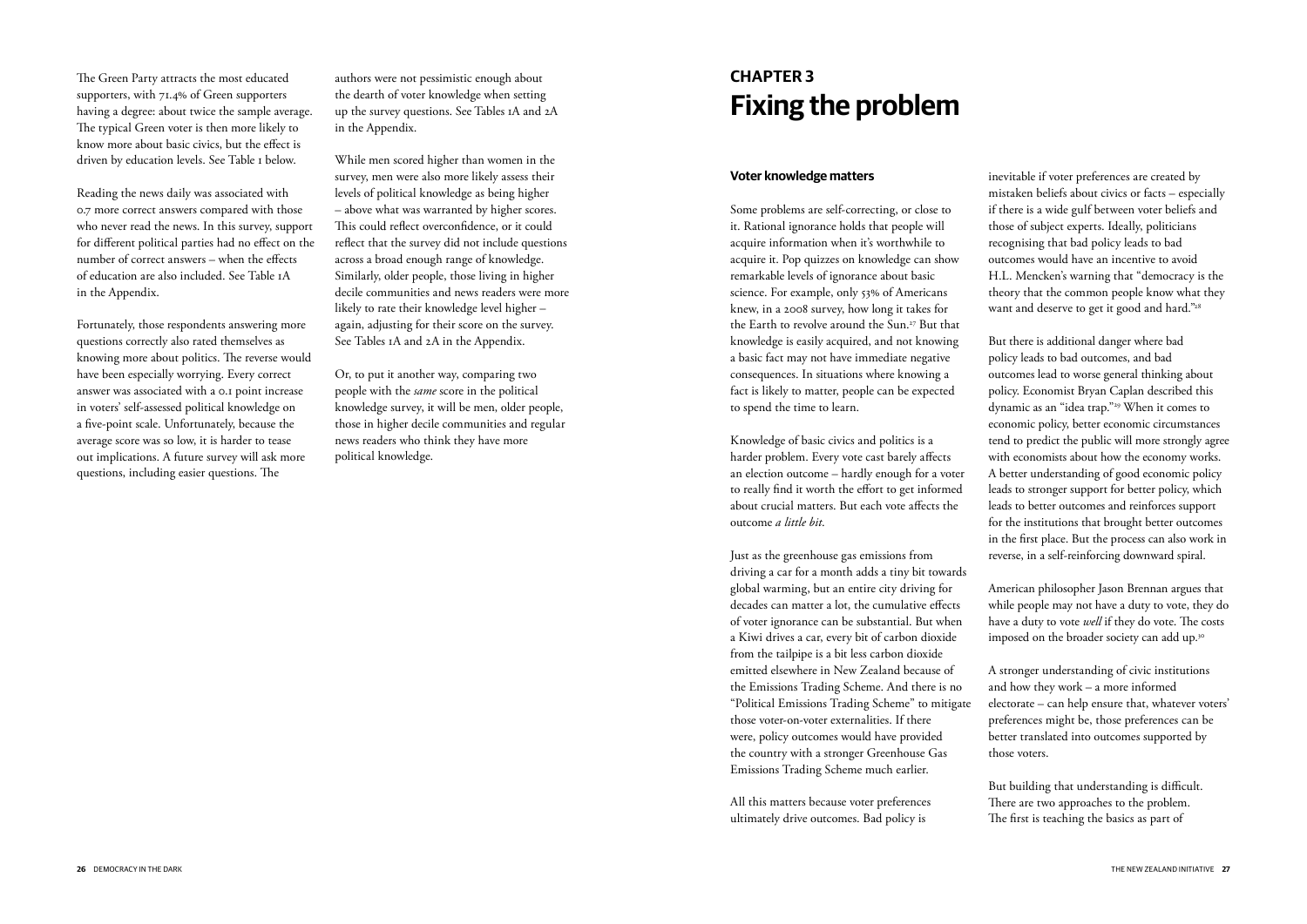in those states. And averaging the average of state-level results can easily lead to errors where different numbers of students attend schools

in different US states. But caution is needed in assuming that civics instruction is a panacea.

#### **Table 2: Civics education in the United States**

| <b>State</b>         | <b>Requires</b><br>civics course | <b>Length</b><br>of course | Full<br>curriculum* | <b>Requires</b><br>community | <b>Mean score on the</b><br><b>US. government AP</b> | <b>Requires</b><br>civics exam |
|----------------------|----------------------------------|----------------------------|---------------------|------------------------------|------------------------------------------------------|--------------------------------|
|                      |                                  | (In years)                 |                     | service                      | exam                                                 | to graduate                    |
| Alabama              | Yes                              | 0.5                        | Yes                 | No                           | 2.27                                                 | Yes                            |
| Alaska               | <b>No</b>                        | $\mathsf{O}\xspace$        | <b>No</b>           | No                           | 2.72                                                 | <b>No</b>                      |
| Arizona              | Yes                              | 0.5                        | Yes                 | No                           | 2.73                                                 | Yes                            |
| Arkansas             | Yes                              | 0.5                        | Yes                 | Provides<br>Credit           | 2.25                                                 | Yes                            |
| California           | Yes                              | 0.5                        | Yes                 | No                           | 2.53                                                 | No                             |
| Colorado             | Yes                              | $\mathbf{1}$               | Yes                 | No                           | 2.74                                                 | No                             |
| Connecticut          | Yes                              | 0.5                        | Yes                 | Provides<br>Credit           | 3.07                                                 | No                             |
| Delaware             | No                               | $\mathsf{O}\xspace$        | No                  | Provides<br>Credit           | 2.80                                                 | No                             |
| District of Columbia | Yes                              | $\mathbf{1}$               | Yes                 | Required                     | 2.33                                                 | No                             |
| Florida              | Yes                              | 0.5                        | No                  | Provides<br>Credit           | 2.32                                                 | Yes                            |
| Georgia              | Yes                              | 0.5                        | Yes                 | Provides<br>Credit           | 2.64                                                 | No                             |
| Hawaii               | Yes                              | 1                          | Yes                 | Provides<br>Credit           | 2.68                                                 | <b>No</b>                      |
| Idaho                | Yes                              | $\mathbf{1}$               | Yes                 | No                           | 2.99                                                 | Yes                            |
| Illinois             | Yes                              | 0.5                        | Yes                 | Provides<br>Credit           | 2.69                                                 | No                             |
| Indiana              | Yes                              | 0.5                        | Yes                 | Provides<br>Credit           | 2.53                                                 | No                             |
| lowa                 | Yes                              | 0.5                        | No                  | No                           | 2.85                                                 | No                             |
| Kansas               | Yes                              | 1                          | Yes                 | No                           | 2.89                                                 | No                             |
| Kentucky             | <b>No</b>                        | $\mathsf{O}$               | No                  | No                           | 2.51                                                 | Yes                            |
| Louisiana            | Yes                              | 0.5                        | Yes                 | No                           | 2.40                                                 | Yes                            |
| Maine                | Yes                              | 0.5                        | No                  | No                           | 2.76                                                 | <b>No</b>                      |
| Maryland             | Yes                              | $\mathbf{1}$               | Yes                 | Yes                          | 2.92                                                 | No                             |
| Massachusetts        | Yes                              | 0.5                        | No                  | No                           | 2.88                                                 | No                             |
| Michigan             | Yes                              | 0.5                        | Yes                 | No                           | 2.81                                                 | No                             |
| Minnesota            | Yes                              | 0.5                        | No                  | Provides<br>Credit           | 3.10                                                 | Yes                            |
| Mississippi          | Yes                              | 0.5                        | Yes                 | $\operatorname{\mathsf{No}}$ | 1.88                                                 | No                             |
| Missouri             | Yes                              | 0.5                        | No                  | Provides<br>Credit           | 2.77                                                 | Yes                            |
| Montana              | No                               | $\mathsf O$                | No                  | No                           | 2.77                                                 | No                             |
| Nebraska             | No                               | $\mathsf{O}\xspace$        | No                  | No                           | 2.57                                                 | No                             |
| Nevada               | Yes                              | 1                          | Yes                 | Provides<br>Credit           | 2.33                                                 | No                             |

The Government's announcement that New Zealand History will be made compulsory from 2022<sup>33</sup> could provide a platform for teaching the basics of the country's political institutions and how they developed. But few details of that curriculum are yet available. According to Transparency International New Zealand, civics education must be compulsory in student literacy tests because inconsistent frameworks create imbalanced and inequitable civic engagement.<sup>34</sup>

everyone's compulsory education. Many countries have tried this and civics knowledge tends to remain poor. The second is providing positive incentives to *know* things about civics. This has not yet been tried.

#### **Civics education?**

According to an international dataset gathered in 2008, Year 9 Kiwi students were better prepared for citizenship than students in other countries, and average compared with students in OECD countries.31 New Zealand also had a larger gap between the higher and lower achievers than in most OECD countries.<sup>32</sup> Performance among Maori and Pacifica students was particularly weak.

But 2008's Year 9 students are today's 25-yearolds. And political knowledge among those aged 18–40 was lower than that of older cohorts. Either civics education was better in earlier periods or civics knowledge is picked up over time as people age and gain experience.

Earlier, this report discussed the state of civics education. New Zealand schools have no formal civics curriculum. The New Zealand Curriculum is a framework on which schools build their own curricula.

But boosting civics knowledge through schooling may be harder than it appears. Civics education in the US is standard. But results have been disappointing.

In 2018, the Center for American Progress think tank noted that, since 1998, civic literacy rates have stagnated.<sup>35</sup> It cites a 2016 survey finding that only 26% of Americans could name all three branches of government which was a decline in previous years' results. In the Initiative's survey, only 12% of Kiwis could correctly answer the same question.

The Center for American Progress' report notes that civics courses are not compulsory in ten US states while thirty-one required a half-year course and nine (plus the District of Columbia) required a full-year course. While the Center's report argues that civics courses must go beyond teaching basic knowledge, it provides no empirical analysis of differences across US states in scores on the AP Government exam, or how those differences relate to teaching styles.

From the Center's reported data, the average score on the AP Government exam across US states with no civics requirement is 2.86. The average score among states (and the District of Columbia) requiring at least some civics is 2.67. States requiring a civics exam for high school graduation average 2.68 on the AP Government exam while the average of the average scores in states without those requirements is 2.76.

A simple cross-sectional regression shows no association between any of the factors listed in the Center's table and state-level scores in AP Government. Whether a civics course is required, a civics exam made compulsory for graduation, community service is required or whether a school offers a full curriculum seems unrelated to a state's average score on the AP Government exam.

More work is needed to establish that civics education does not help. States without a compulsory course could easily see fewer students attempt the AP Government exam, for example. If weaker students attempt the AP Government exam in US states with compulsory instruction in civics, that on its own could generate lower scores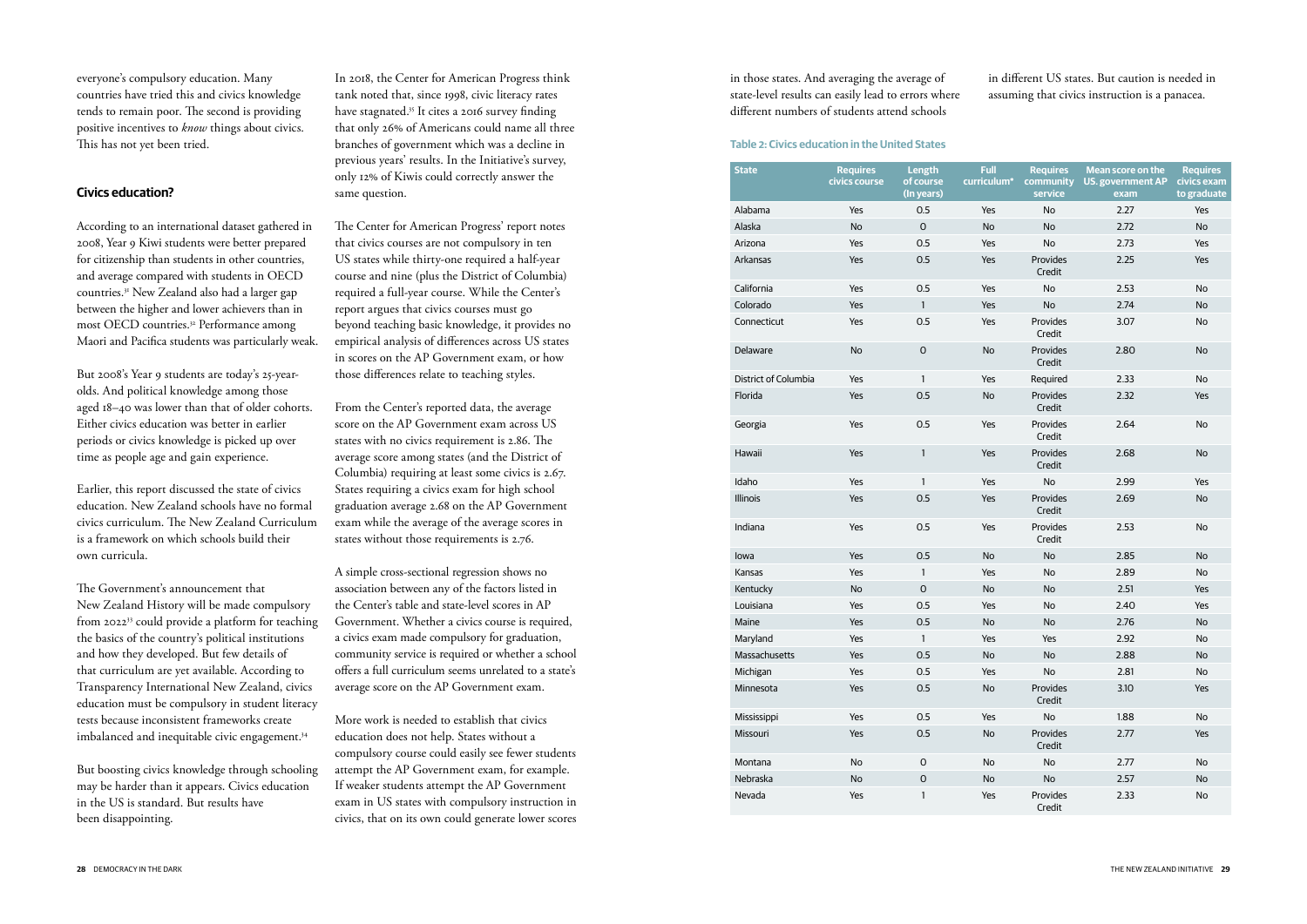If a civics curriculum is desired, the Brown Center's "Proven Practices" framework could be a good start.<sup>38</sup> But every additional compulsory course has an opportunity cost: the course that is pushed out of the student's timetable to make room. And the effectiveness of civics instruction is less well established than one might hope. A 2011 Belgian study found politics classes had no effect on political knowledge, accounting for a student's initial levels of political knowledge.39 And, as Ilya Somin points out, huge increases in education levels in the US last century, and the substantial increases in exposure to civics training, were not tied to greater political knowledge. Somin notes that the political knowledge of university graduates in the 1990s are comparable to those of high school graduates of the 1940s.<sup>40</sup>

liberties during that period. One could despair about the result or take heart in it: if a concern is that civics instruction could create indoctrination, then it should be reassuring that the instruction does not change a student's views.

Closer to home in Australia, while its schools do not have a comprehensive civics education curriculum since 2014, they are taught as an integrated module for Years 3–6 and a standalone subject to Years 7–10. The 2001 reforms were called "herculean,"41 but political knowledge is not much better.

Thinking through the likelihood of an event requires a reasonable understanding of civic institutions, current events and the basic political fabric. If the current trading price on New Zealand First's vote share suggests it will receive 5.25% of the vote, but a contract paying \$1 if the party's leader Winston Peters re-enters Parliament is only trading at \$0.3175, does that mean one can profit by buying Peters contracts, or by shorting the contract on the vote share, or that both prices are somehow simultaneously correct?45

Australia's National Assessment Programme assesses the level of civics knowledge every four years.42 In 2017, then-Minister of Education Simon Birmingham described the state of civics education as "woeful."43 The Australian Curriculum's Assessment and Reporting Authority (ACARA) showed that while proficient civic literacy among Year 6 students increased by five percentage points in the twelve years to 2016, the proportion of proficient Year 10 students dropped from 39% to 38%.44

#### **Improving the returns to civic education**

For a brief shining period in New Zealand's history, there was an excellent reason to keep informed about politics and policy. From 2008 until 2016, Kiwis who understood politics and policy could put that knowledge to use buying and selling contracts on a political stock exchange called iPredict.

It was a niche operation and most of the traders on iPredict were among the already betterinformed. iPredict allowed trading in contracts that paid out depending on whether specific political, policy or economic outcomes happened. For example, one contract would pay out at \$1 if the unemployment rate for the 2015 June Quarter was between 5.75–6%; another would pay out if the rate is between 5.5–6%, and so on.

the Bill of Rights had a short-term increase in their knowledge of civil liberties. But that knowledge gradually dissipated over the next two years.<sup>37</sup>

Prices in those markets reflected the traders' overall assessments of whether different things might happen. Would Sir Roger Douglas' members' bill on the Youth Minimum Wage pass? Would New Zealand First return to Parliament in the 2008 or 2011 election? How many seats might ACT win? How big would the next OCR move be?

While few Kiwis traded on iPredict, the possibility of trading and the market's public prices, potentially improved civic knowledge. News broadcasts would feature

| <b>State</b>      | <b>Requires</b><br>civics course | <b>Length</b><br>of course<br>(In years) | Full<br>curriculum* | <b>Requires</b><br>community<br>service | <b>Mean score on the</b><br><b>US. government AP</b><br>exam | <b>Requires</b><br>civics exam<br>to graduate |
|-------------------|----------------------------------|------------------------------------------|---------------------|-----------------------------------------|--------------------------------------------------------------|-----------------------------------------------|
| New Hampshire     | Yes                              | 0.5                                      | Yes                 | <b>Provides</b><br>Credit               | 3.14                                                         | Yes                                           |
| New Jersey        | <b>No</b>                        | $\mathbf 0$                              | No                  | Provides<br>Credit                      | 3.09                                                         | <b>No</b>                                     |
| <b>New Mexico</b> | Yes                              | 0.5                                      | No                  | Provides<br>Credit                      | 1.96                                                         | <b>No</b>                                     |
| <b>New York</b>   | Yes                              | 0.5                                      | No                  | No                                      | 2.74                                                         | <b>No</b>                                     |
| North Carolina    | Yes                              | $\mathbf{1}$                             | No                  | <b>No</b>                               | 2.68                                                         | <b>No</b>                                     |
| North Dakota      | Yes                              | 0.5                                      | Yes                 | Provides<br>Credit                      | 2.80                                                         | Yes                                           |
| Ohio              | Yes                              | 0.5                                      | Yes                 | Provides<br>Credit                      | 2.79                                                         | <b>No</b>                                     |
| Oklahoma          | Yes                              | 0.5                                      | Yes                 | Provides<br>Credit                      | 2.57                                                         | No                                            |
| Oregon            | <b>No</b>                        | $\mathbf 0$                              | No                  | Provides<br>Credit                      | 2.77                                                         | <b>No</b>                                     |
| Pennsylvania      | Yes                              | 0.5                                      | Yes                 | <b>No</b>                               | 2.87                                                         | No                                            |
| Rohde Island      | <b>No</b>                        | $\overline{O}$                           | No                  | <b>No</b>                               | 2.99                                                         | No                                            |
| South Carolina    | Yes                              | 0.5                                      | Yes                 | <b>No</b>                               | 2.87                                                         | Yes                                           |
| South Dakota      | Yes                              | 0.5                                      | Yes                 | Provides<br>Credit                      | 2.96                                                         | No                                            |
| Tennessee         | Yes                              | 0.5                                      | Yes                 | Provides<br>Credit                      | 2.65                                                         | Yes                                           |
| Texas             | Yes                              | 0.5                                      | Yes                 | Provides<br>Credit                      | 2.20                                                         | No                                            |
| Utah              | Yes                              | 0.5                                      | Yes                 | <b>No</b>                               | 2.99                                                         | Yes                                           |
| Vermont           | <b>No</b>                        | 0                                        | <b>No</b>           | <b>No</b>                               | 3.41                                                         | Yes                                           |
| Virginia          | Yes                              | $\mathbf{1}$                             | <b>No</b>           | <b>No</b>                               | 3.03                                                         | <b>No</b>                                     |
| Washington        | <b>No</b>                        | $\mathbf 0$                              | Yes                 | Provides<br>Credit                      | 2.94                                                         | No                                            |
| West Virginia     | Yes                              | $\mathbf{1}$                             | Yes                 | Provides<br>Credit                      | 2.30                                                         | No                                            |
| Wisconsin         | Yes                              | 0.5                                      | <b>No</b>           | <b>No</b>                               | 2.95                                                         | Yes                                           |
| Wyoming           | Yes                              | 0.5                                      | Yes                 | No                                      | 2.74                                                         | Yes                                           |

Source: (Shapiro & Brown, 2018)<sup>36</sup>

Does civic knowledge erode after it was taught in the classroom?

A 2008 experiment gave high school civics students more material about the Bill of Rights. The experiment hoped to determine if greater knowledge about civil liberties led to greater support for civil liberties. The study found that students in classrooms randomly assigned to receive greater instruction about

The experiment also had no effect on support for civil liberties. While political knowledge generally correlates with support for civil liberties, the intervention did not affect views about the importance of civil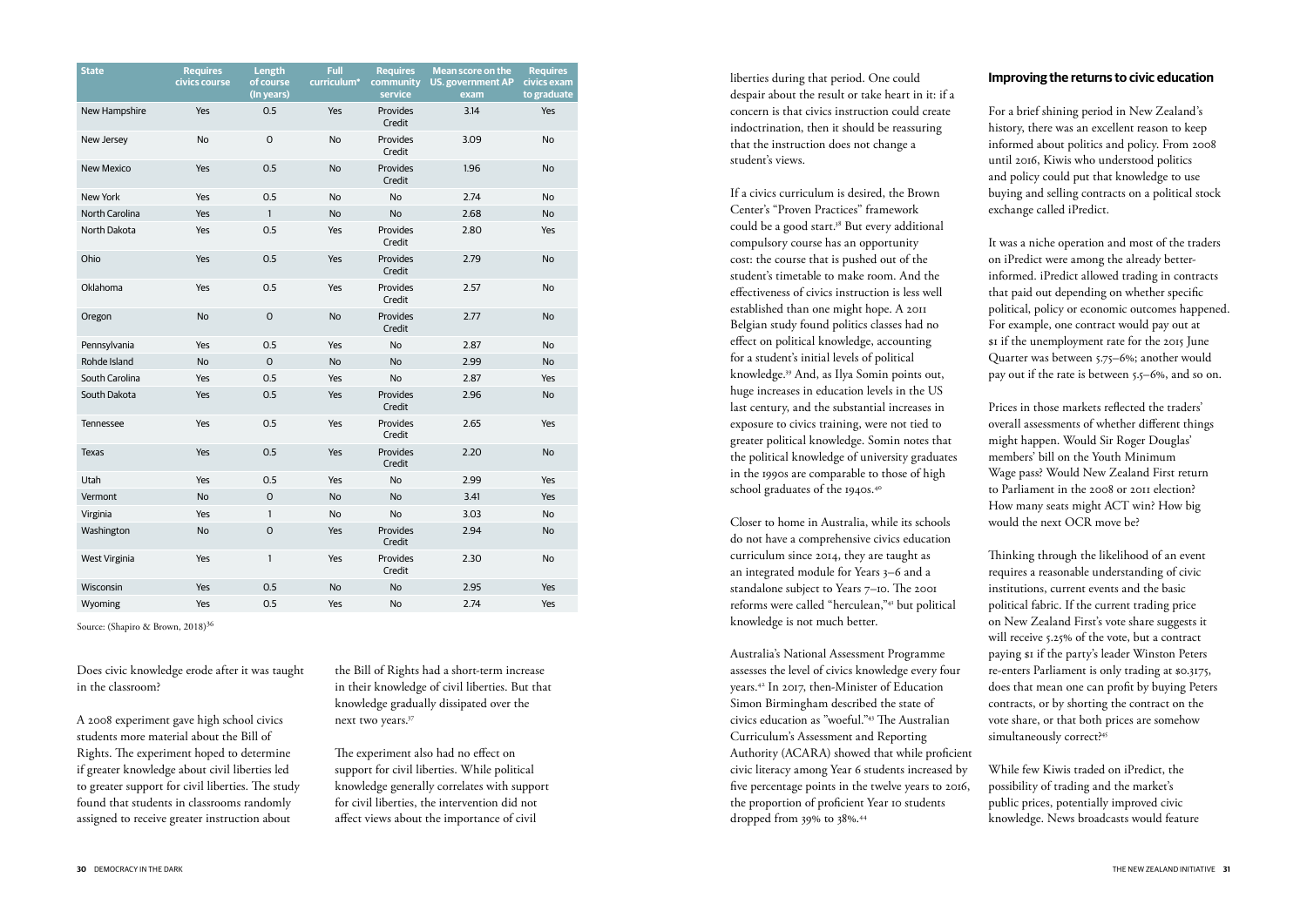journalism as advertising revenues dry up. Building effective demand for knowledge about civics and politics to encourage a better-informed electorate would then also help save journalism.

So, what kinds of incentives could encourage people to *want* to be better informed?

If iPredict still existed, the Government could give every Kiwi an iPredict trading account with a \$10 credit. But learning how to trade on those kinds of markets is tricky. The administrative overhead for iPredict in handling millions of tiny accounts would be expensive – especially when the administrative costs of the government's stringent anti-money laundering rules are what killed iPredict anyway.46

Something else is required. Simpler solutions don't need to be costly. Or, at least, they are far cheaper than the kinds of bailout packages the Government has already used to prop up newsmedia organisations.

Bryan Caplan, noted earlier, offered one idea: a Voter Achievement Test.

A simpler version of the proposal would give voters a chance to answer a short multiple-choice test at the polling station before voting. Cash could be paid on the spot based on the voter's score. Questions would draw on the basic factual knowledge about New Zealand's political system incorporated in any NCEA Level 1 civics course as learning outcomes. If civics education does little in the *absence* of a clear reason for learning the material, then perhaps students should have more reason to engage.

All the potential questions and answers could be published as advertisements in the newspapers and made available online. The point of the test is not to force people to hunt around, but rather to know the material before they voted. Which parties are currently in Government? What about last time? What is the threshold for a party to enter Parliament? What is the current unemployment rate, and how does it compare to the rate four years ago? Perhaps that last question is best left for years in which Covid-19 is not an issue.

Most importantly, voters must receive their test score and payment before casting a ballot. If a voter wanted to reward the current Government for good performance but was mistaken about which parties were in Government, finding out could help in casting a better ballot.

Alternatively, rather than encouraging everyone to cram for the election, the Government could consider a different way of encouraging a betterinformed society. In April, the Government announced a \$50 million bailout package for media. Demand for the kind of journalism to ensure a well-functioning democracy is weak for the same reason that voter knowledge is poor: there is little incentive to know things, and free-riding on others who are paying attention is tempting.

For much less than \$50 million per year, the Government could instead run a daily lucky-caller quiz. Voter enrolment forms would ask voters to voluntarily include their preferred phone number.

Every day, Elections New Zealand would randomly dial-up one lucky registered voter. Answering the day's skill-testing question, drawn from the week's headlines or drawn from those basic questions about civics, would win the day's prize. Elections NZ would continue randomly calling enrolled voters until someone correctly answered the question of the day.

The sums at stake would not necessarily have to be large to encourage people to read a newspaper. A \$10,000 daily prize would cost \$3.65 million – trivial, relative to the media bailout package. Even a \$100,000 daily prize would be cheaper than the 2020 media bailout package.

The country had (as of 30 April, 2020) just over 3.26 million enrolled voters. The prospect of

the odds of different election outcomes. And partisans offering strident views on the likelihood of different events could be invited to put their money where their mouth is – in the same way the overly vocal fan of the Welsh Rugby Team at the pub might be encouraged to look at the latest TAB odds. Probabilities backed by real willingness to pay carry more weight than a pundit's reckons. They anchor a person's expectations and help create better outcomes. It is *harder* to fool oneself with pleasant beliefs when money is riding on the outcome and people are betting against the position.

This opens up some more ideas for encouraging greater civic knowledge. Civics education is a bit like pushing on a string or teaching Latin to kids who do not care about declension. If there is no good *reason* to know things, it's harder to motivate the students. And there is little good reason, really, to know a lot about civics. The benefits are largely external. Anything

memorised to pass the test can quickly be forgotten without consequence.

Consider the amount of political information already available for free to anyone with a web browser and weigh it against how much people know about civics. Consider the intrusiveness of political advertising during election campaigns and the life situations of a fifth of the population who manage to *avoid* learning which party is currently in power. Political knowledge is heavily subsidised and every political party gets a free broadcasting allocation. Yet large segments of the population can best be described as political know-nothings.

The availability of political and civic information is not the problem. Rather, the demand for that information is the problem. The same problem is driving news media companies into bankruptcy: if many people actively avoid learning about current events, it isn't surprising that few are willing to pay what it costs to produce proper

#### **The voter achievement test**

#### Quoting Caplan in 2013:

"After years of reflecting on voter cognition, though, I've come up with a remedy that seems both practical and palatable. At risk of being pragmatic and constructive:

- 1. Get rid of traditional civics and government education. The data show it's waste of money;
- 2. Create an annual Voter Achievement Test with questions about politics, economics, and policy;
- 3. Each year, any citizen who wants to take the test can do so at testing centres around the country for free;
- 4. Participants receive cash rewards based on their score. E.g.: \$1000 for 90%+, \$500 for 80–89%, \$100 for 70–79%, \$0 for less.

"The Voter Achievement Test doesn't just give citizens a clear incentive to actually master the material by whatever means they find effective – elective classes, free reading, Internet, discussion, etc. It also gives them a clear incentive to maintain their mastery of the material, because they can retake the test for cash prizes every single year.

"The most common objection is that the test would be politically biased. But as a standardised national test, all eyes would be on it. Any alleged bias would attract massive attention. And, of course, existing civics education is heavily biased already, so it's hard to see how the test could be worse. "Why not?"

Source: Caplan, Bryan. A cheap, inoffensive way to make democracy work better. 2013. Available at www.econlib.org/archives/2013/10/a\_cheap\_inoffen.html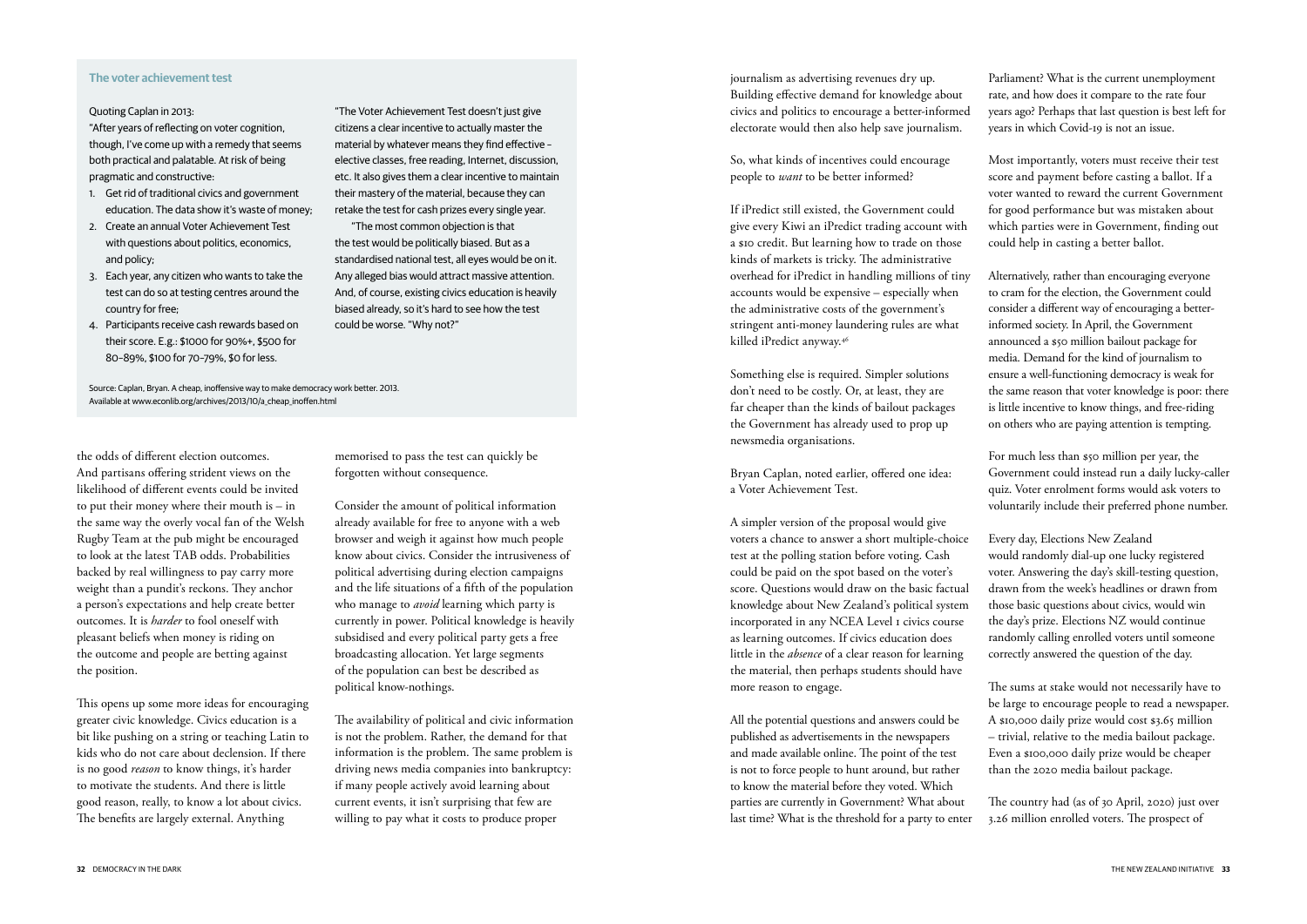## **Conclusion**

#### **We don't know how lucky we could be**

However crazy or worrying New Zealand politics or policy may seem on any given day, it is much worse elsewhere in the world. People who care about policy, like those who are likely to read or write policy reports, will rightly focus on the things that could be improved.

The to-do list is long.<sup>48</sup>

But New Zealand's fundamental institutions generally work. Political disagreements are on the edges.

It is the state of political knowledge which is very poor.

In one sense that is heartening: it would be worrying if people were too enthralled by the theatre of politics, or were desperate to know every detail of what goes on in Parliament. The person who knows every detail of her car engine might have to know those details because the engine needs frequent repairs. Not having to know how to fiddle with the points and condenser to make the car start in the morning, because it is a modern and reliable car, is a luxury.49 Similarly, it is a luxury to live in a country where most people do not need to pay much attention to politics and policy.

But knowing more about civics, government and institutions has effects on the broader polity. This effect is often understated. Every election begins with calls to do one's civic duty to get out there and vote. But few highlight the need to vote well, because each vote has a tiny incremental influence on policy outcomes.<sup>50</sup> There is no Political Emissions Trading Scheme to offset the externalities of an ill-informed vote.

When too few Kiwis understand the basics of New Zealand government, civics and policy, it is too easy to support changes that might turn this country into a basket case. Burning down Chesterton's Fence becomes a real risk. At the margin, greater knowledge and appreciation of New Zealand's political system would be a good thing.

How to get there from here is more difficult.

Civics classes hold a lot of appeal but might not work. Should the government wish to improve civic knowledge through enhanced instruction at secondary schools, it could experiment. The government could roll out new programmes in a few schools and then test the students a few years after graduation. It would check if the civics lessons had stuck and would ensure other important knowledge wasn't pushed out of the classroom to make room for more civics education.

Attempts to solve the problem from the other direction – by pulling on the string rather than pushing on it – have never been tested. Trialling them would not be all that expensive, in the grand scheme of things. They might also improve newsmedia finances by encouraging people to take up subscriptions.

At worst, more people would be talking about the state of civic knowledge. And that too could improve knowledge. The Taxpayers' Union may launch angry campaigns about the waste of taxpayer money, but if those ads featured some of the simple facts about basic civics that might draw a taxpayer-funded prize, that too would help increase knowledge about civics.

And it might even be better value for the taxpayer dollar than classroom lessons.

winning a daily prize might encourage greater enrolment among younger cohorts. The odds of winning would be low – 365 divided by 3.26 million is not a big number. The expected value of a \$100,000 prize on this kind of scheme would be just over \$10 per year – not enough to cover the cost of a newspaper subscription. But imagine getting that lucky phone call, and missing out on the \$100,000 prize, because the person *hadn't* kept up with the news or bothered to check the published set of civics answers.

The odds of getting the lucky phone call during an electoral period are not high: about one in 3000 for a three-year election period if only one voter is called every day. But the odds of casting a vote that changes the outcome of an election are far lower. Economists Casey Mulligan and Charles Hunter found that, over the course

of a century's worth of election results, only one of 89,000 votes cast in US Congressional elections, and one in 15,000 votes cast in state-level elections, changed which candidate won.47 But changing the outcome of an election does not just require changing which candidate is the last one admitted to Parliament under MMP's Sainte-Laguë formula. It also requires the candidate to be pivotal in determining the balance in a governing coalition.

If it is implausible that the chance of winning a daily prize will encourage voters to subscribe to a local newspaper and become better informed, how much *more* implausible is it that the chance of changing the election provides sufficient motivation to vote? The odds of the latter are far lower and at least some might prefer winning \$100,000 to changing the election outcome.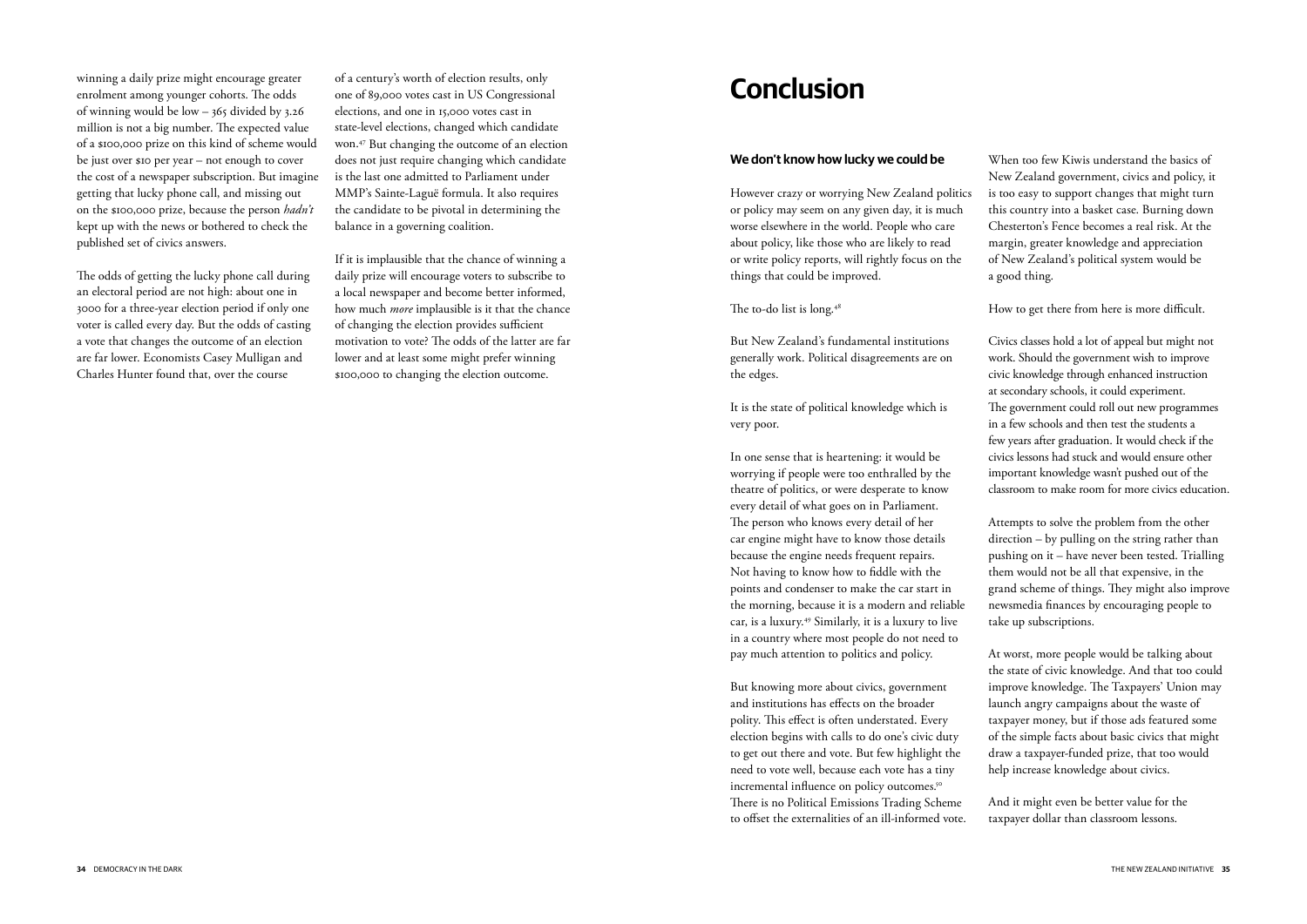|                                 |            |           | Dependent variable: Number of correct answers |          |          |          |
|---------------------------------|------------|-----------|-----------------------------------------------|----------|----------|----------|
| Labour                          | 0.089      | 0.171     |                                               |          |          |          |
|                                 | (0.49)     | (0.93)    |                                               |          |          |          |
| <b>NZF</b>                      | $-0.310$   | $-0.275$  |                                               |          |          |          |
|                                 | $(-0.99)$  | $(-0.88)$ |                                               |          |          |          |
| <b>National</b>                 | $-0.056$   | $-0.012$  |                                               |          |          |          |
|                                 |            |           |                                               |          |          |          |
|                                 | $(-0.31)$  | $(-0.07)$ |                                               |          |          |          |
| <b>Other</b>                    | 0.028      | 0.123     |                                               |          |          |          |
|                                 | (0.08)     | (0.35)    |                                               |          |          |          |
| <b>Unsure</b>                   | 0.000      | 0.000     |                                               |          |          |          |
|                                 | (.)        | (.)       |                                               |          |          |          |
| How often do you read the news? |            |           |                                               |          |          |          |
| <b>Never</b>                    | 0.000      |           |                                               |          |          |          |
|                                 | (.)        |           |                                               |          |          |          |
| Less than once a week           | $-0.178$   |           |                                               |          |          |          |
|                                 | $(-0.58)$  |           |                                               |          |          |          |
| Several times a week            | 0.279      |           |                                               |          |          |          |
|                                 | (1.00)     |           |                                               |          |          |          |
| <b>Daily</b>                    | $0.702**$  |           |                                               |          |          |          |
|                                 | (2.69)     |           |                                               |          |          |          |
| <b>Unsure</b>                   | $-0.955$   |           |                                               |          |          |          |
|                                 | $(-1.24)$  |           |                                               |          |          |          |
| _cons                           | $1.591***$ | 1.834***  | 1.890***                                      | 2.798*** | 2.419*** | 2.140*** |
|                                 | (4.29)     | (6.33)    | (7.30)                                        | (14.24)  | (14.57)  | (13.49)  |
|                                 |            |           |                                               |          |          |          |

Note: t statistic in parentheses; \* p<0.05, \*\* p<0.01, \*\*\* p<0.001

## **Appendix**

**Table 1A: New Zealand Initiative 2020 civics survey – factors predicting the number of correct answers** 

|                             | Dependent variable: Number of correct answers |                   |                   |                   |             |                   |  |  |  |
|-----------------------------|-----------------------------------------------|-------------------|-------------------|-------------------|-------------|-------------------|--|--|--|
| Independent variables:      | reg1                                          | reg2              | reg3              | reg4              | reg5        | reg6              |  |  |  |
|                             | b/t                                           | b/t               | b/t               | b/t               | b/t         | b/t               |  |  |  |
| Female                      | 0.000                                         | 0.000             | 0.000             | 0.000             | 0.000       | 0.000             |  |  |  |
|                             | $\left( .\right)$                             | $\left( .\right)$ | $\left( .\right)$ | (.)               | (.)         | $\left( .\right)$ |  |  |  |
| <b>Male</b>                 | 0.593***                                      | $0.621***$        | $0.601***$        | $0.572***$        | 0.592***    | 0.566***          |  |  |  |
|                             | (5.24)                                        | (5.43)            | (5.29)            | (4.85)            | (4.99)      | (4.72)            |  |  |  |
| $18 - 40$                   | 0.000                                         | 0.000             | 0.000             | 0.000             | 0.000       | 0.000             |  |  |  |
|                             | (.)                                           | $\left( .\right)$ | (.)               | $\left( .\right)$ | (.)         | $\left( .\right)$ |  |  |  |
| 41-60                       | $0.479**$                                     | $0.526**$         | $0.527**$         | $0.620***$        | $0.666***$  | $0.568**$         |  |  |  |
|                             | (2.81)                                        | (3.04)            | (3.07)            | (3.52)            | (3.74)      | (3.17)            |  |  |  |
| $61+$                       | $0.639***$                                    | $0.753***$        | $0.762***$        | $0.729***$        | $0.681***$  | $0.582***$        |  |  |  |
|                             | (3.91)                                        | (4.61)            | (4.70)            | (4.36)            | (4.05)      | (3.45)            |  |  |  |
| <b>Metro</b>                | 0.000                                         | 0.000             | 0.000             | 0.000             | 0.000       |                   |  |  |  |
|                             | $\left( .\right)$                             | $\left( .\right)$ | $\left( .\right)$ | $\left( .\right)$ | (.)         |                   |  |  |  |
| <b>Provincial City</b>      | $-0.462**$                                    | $-0.486***$       | $-0.475***$       | $-0.587***$       | $-0.631***$ |                   |  |  |  |
|                             | $(-3.29)$                                     | $(-3.43)$         | $(-3.38)$         | $(-4.02)$         | $(-4.30)$   |                   |  |  |  |
| <b>Towns/Rural</b>          | $-0.349*$                                     | $-0.378**$        | $-0.382**$        | $-0.505***$       | $-0.620***$ |                   |  |  |  |
|                             | $(-2.57)$                                     | $(-2.75)$         | $(-2.80)$         | $(-3.56)$         | $(-4.40)$   |                   |  |  |  |
| Deciles 1-3                 | 0.000                                         | 0.000             | 0.000             | 0.000             |             |                   |  |  |  |
|                             | (.)                                           | (.)               | (.)               | (.)               |             |                   |  |  |  |
| Deciles 4-7                 | $-0.388**$                                    | $-0.344*$         | $-0.330*$         | $-0.430**$        |             |                   |  |  |  |
|                             | $(-2.71)$                                     | $(-2.38)$         | $(-2.29)$         | $(-2.87)$         |             |                   |  |  |  |
| Deciles 8-10                | $-0.660***$                                   | $-0.678***$       | $-0.674***$       | $-0.847***$       |             |                   |  |  |  |
|                             | $(-3.77)$                                     | $(-3.82)$         | $(-3.81)$         | $(-4.64)$         |             |                   |  |  |  |
| <b>Education</b>            |                                               |                   |                   |                   |             |                   |  |  |  |
| <b>None</b>                 | 0.000                                         | 0.000             | 0.000             |                   |             |                   |  |  |  |
|                             | (.)                                           | (.)               | $\left( .\right)$ |                   |             |                   |  |  |  |
| <b>School Qualification</b> | 0.310                                         | 0.363             | 0.347             |                   |             |                   |  |  |  |
|                             | (1.52)                                        | (1.76)            | (1.69)            |                   |             |                   |  |  |  |
| Trade/diploma               | $0.490*$                                      | $0.568**$         | $0.554**$         |                   |             |                   |  |  |  |
|                             | (2.50)                                        | (2.87)            | (2.81)            |                   |             |                   |  |  |  |
| <b>Degree</b>               | $1.285***$                                    | $1.442***$        | 1.433***          |                   |             |                   |  |  |  |
|                             | (6.61)                                        | (7.43)            | (7.46)            |                   |             |                   |  |  |  |
| <b>Unsure</b>               | $-0.033$                                      | 0.092             | 0.050             |                   |             |                   |  |  |  |
|                             | $(-0.09)$                                     | (0.25)            | (0.14)            |                   |             |                   |  |  |  |
| Green                       | $-0.038$                                      | 0.011             |                   |                   |             |                   |  |  |  |
|                             | $(-0.12)$                                     | (0.03)            |                   |                   |             |                   |  |  |  |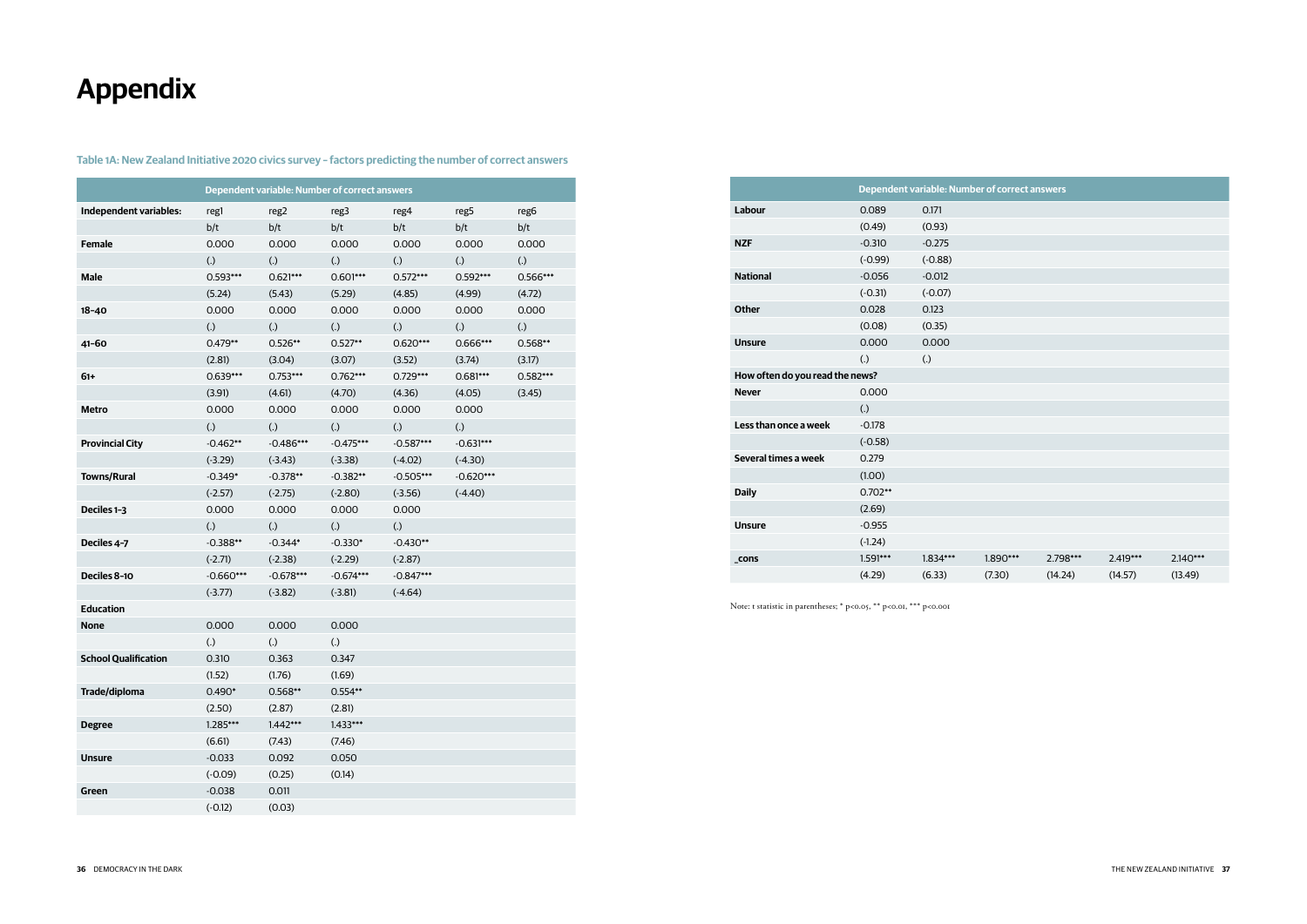| (1.55)                          | (1.29)   |                                                                                           |
|---------------------------------|----------|-------------------------------------------------------------------------------------------|
| 0.181                           | 0.199    |                                                                                           |
| (1.82)                          | (1.93)   |                                                                                           |
|                                 | 0.016    |                                                                                           |
|                                 | (0.08)   |                                                                                           |
| 0.000                           | 0.000    |                                                                                           |
| (.)                             | (.)      |                                                                                           |
| How often do you read the news? |          |                                                                                           |
| 0.000                           |          |                                                                                           |
| (.)                             |          |                                                                                           |
| $0.515***$                      |          |                                                                                           |
| (3.06)                          |          |                                                                                           |
| 0.938***                        |          |                                                                                           |
| (6.16)                          |          |                                                                                           |
| 1.139***                        |          |                                                                                           |
| (7.96)                          |          |                                                                                           |
| $0.910*$                        |          |                                                                                           |
| (2.16)                          |          |                                                                                           |
|                                 |          | 2.935*                                                                                    |
|                                 |          | (19.62)                                                                                   |
|                                 | $-0.057$ | <b>Dependent variable: How in</b><br>$(-0.30)$<br>2.087*** 2.836***<br>(10.19)<br>(17.08) |



Note: t statistic in parentheses; \* p<0.05, \*\* p<0.01, \*\*\* p<0.001

#### **Table 2A: Factors that predict how well informed you think you are**

|                                  | Dependent variable: How informed do you think you are? |                   |                   |                   |                   |            |                   |            |
|----------------------------------|--------------------------------------------------------|-------------------|-------------------|-------------------|-------------------|------------|-------------------|------------|
| Independent variables:           | reg7                                                   | reg8              | reg9              | reg10             | reg11             | reg12      | reg13             | reg14      |
|                                  | b/t                                                    | b/t               | b/t               | b/t               | b/t               | b/t        | b/t               | b/t        |
| <b>Number of correct answers</b> | $0.102***$                                             | $0.126***$        | $0.124***$        | $0.125***$        | $0.118***$        | $0.116***$ | $0.123***$        | $0.130***$ |
|                                  | (5.85)                                                 | (7.05)            | (6.95)            | (7.29)            | (6.97)            | (6.90)     | (7.34)            | (7.79)     |
| Female                           | 0.000                                                  | 0.000             | 0.000             | 0.000             | 0.000             | 0.000      | 0.000             |            |
|                                  | (.)                                                    | $\left( .\right)$ | (.)               | $\left( .\right)$ | $\left( .\right)$ | (.)        | $\left( .\right)$ |            |
| <b>Male</b>                      | $0.198**$                                              | $0.187**$         | $0.200**$         | $0.200**$         | $0.196**$         | $0.201**$  | $0.183**$         |            |
|                                  | (3.16)                                                 | (2.87)            | (3.09)            | (3.12)            | (3.05)            | (3.13)     | (2.85)            |            |
| $18 - 40$                        | 0.000                                                  | 0.000             | 0.000             | 0.000             | 0.000             | 0.000      |                   |            |
|                                  | $\left( .\right)$                                      | (.)               | (.)               | (.)               | $\left( .\right)$ | (.)        |                   |            |
| $41 - 60$                        | $0.264**$                                              | $0.280**$         | $0.296**$         | $0.286**$         | $0.277**$         | $0.289**$  |                   |            |
|                                  | (2.82)                                                 | (2.87)            | (3.05)            | (2.99)            | (2.89)            | (3.05)     |                   |            |
| $61+$                            | $0.246**$                                              | $0.317***$        | $0.329***$        | $0.319***$        | $0.335***$        | $0.348***$ |                   |            |
|                                  | (2.73)                                                 | (3.41)            | (3.56)            | (3.52)            | (3.70)            | (3.88)     |                   |            |
| <b>Metro</b>                     | 0.000                                                  | 0.000             | 0.000             | 0.000             | 0.000             |            |                   |            |
|                                  | (.)                                                    | (.)               | (.)               | (.)               | (.)               |            |                   |            |
| <b>Provincial City</b>           | 0.056                                                  | 0.066             | 0.053             | 0.051             | 0.062             |            |                   |            |
|                                  | (0.73)                                                 | (0.83)            | (0.67)            | (0.64)            | (0.78)            |            |                   |            |
| <b>Towns/Rural</b>               | 0.048                                                  | 0.038             | 0.040             | 0.039             | 0.071             |            |                   |            |
|                                  | (0.65)                                                 | (0.49)            | (0.52)            | (0.51)            | (0.94)            |            |                   |            |
| Deciles 1-3                      | 0.000                                                  | 0.000             | 0.000             | 0.000             |                   |            |                   |            |
|                                  | (.)                                                    | (.)               | (.)               | $\left( .\right)$ |                   |            |                   |            |
| Deciles 4-7                      | 0.142                                                  | 0.170*            | $0.168*$          | $0.167*$          |                   |            |                   |            |
|                                  | (1.81)                                                 | (2.08)            | (2.07)            | (2.07)            |                   |            |                   |            |
| Deciles 8-10                     | $0.271**$                                              | $0.271**$         | $0.260**$         | $0.254*$          |                   |            |                   |            |
|                                  | (2.80)                                                 | (2.70)            | (2.59)            | (2.56)            |                   |            |                   |            |
| <b>Education</b>                 |                                                        |                   |                   |                   |                   |            |                   |            |
| <b>None</b>                      | 0.000                                                  | 0.000             | 0.000             |                   |                   |            |                   |            |
|                                  | (.)                                                    | $\left( .\right)$ | $\left( .\right)$ |                   |                   |            |                   |            |
| <b>School Qualification</b>      | $-0.073$                                               | 0.003             | 0.022             |                   |                   |            |                   |            |
|                                  | $(-0.66)$                                              | (0.03)            | (0.19)            |                   |                   |            |                   |            |
| Trade/diploma                    | $-0.061$                                               | $-0.009$          | 0.003             |                   |                   |            |                   |            |
|                                  | $(-0.57)$                                              | $(-0.08)$         | (0.03)            |                   |                   |            |                   |            |
| <b>Degree</b>                    | $-0.108$                                               | 0.016             | 0.025             |                   |                   |            |                   |            |
|                                  | $(-0.99)$                                              | (0.14)            | (0.22)            |                   |                   |            |                   |            |
| <b>Unsure</b>                    | 0.059                                                  | 0.174             | 0.116             |                   |                   |            |                   |            |
|                                  | (0.30)                                                 | (0.85)            | (0.58)            |                   |                   |            |                   |            |
| Green                            | 0.156                                                  | 0.219             |                   |                   |                   |            |                   |            |
|                                  | (0.90)                                                 | (1.22)            |                   |                   |                   |            |                   |            |
| Labour                           | 0.007                                                  | 0.052             |                   |                   |                   |            |                   |            |
|                                  | (0.07)                                                 | (0.51)            |                   |                   |                   |            |                   |            |
| <b>NZF</b>                       | 0.265                                                  | 0.229             |                   |                   |                   |            |                   |            |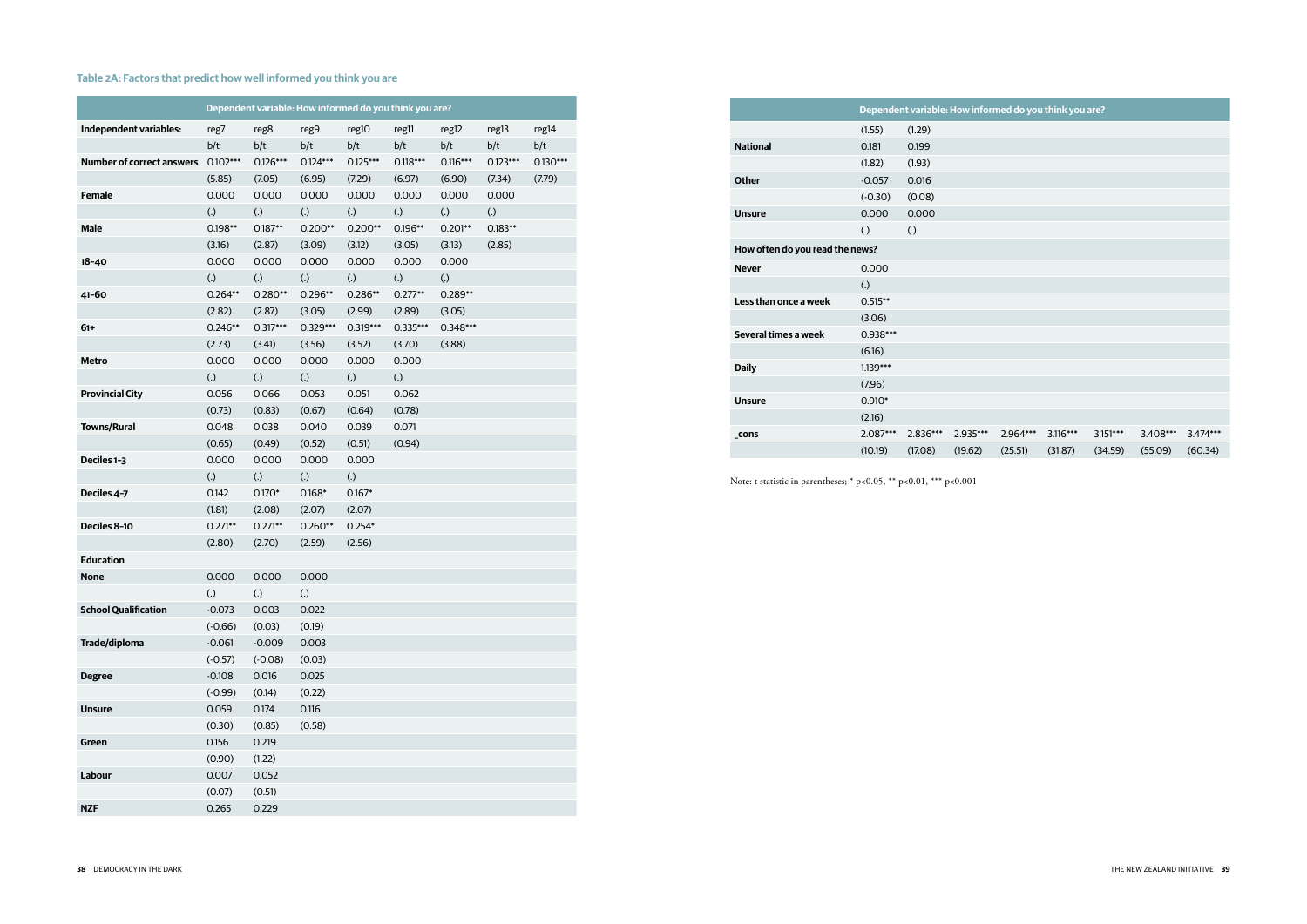## **Endnotes**

- 1. New Zealand. (2019). Retrieved 17 August, 2020, from: https://freedomhouse.org/country/newzealand/freedom-world/2019#CL
- 2. New Zealand: Press freedom threatened by business imperatives | Reporters without borders. (2020). Retrieved 17 August 2020, from https://rsf.org/en/ new-zealand
- 3. Rankings: Legatum Prosperity Index 2019. (2020). Retrieved 10 August, 2020, from: www.prosperity. com/rankings
- 4. Rankings. (2020). Retrieved 10 August, 2020, from: www.doingbusiness.org/en/rankings
- 5. Index of Economic Freedom: Promoting Economic Opportunity and Prosperity by Country. (2020). Retrieved 17 August 2020, from www.heritage.org/ index/
- 6. The Human Freedom Index 2019 | Fraser Institute | Ian Vásquez and Tanja Porčnik, Retrieved 17 August, 2020, from https://www.fraserinstitute.org/sites/ default/files/human-freedom-index-2019-rev.pdf
- 7. Global Peace Index 2019. (2019). Retrieved 17 August, 2020, from http://visionofhumanity.org/app/ uploads/2019/06/GPI-2019-web003.pdf
- 8. Corruption Perceptions Index. (2019). Retrieved 17 August 2020, from https://www.transparency. org/en/cpi# Note: The main source of funding for Transparency International's New Zealand branch is the Government of New Zealand. \$204,326 of the organisation's \$349,491 in 2019 revenues were "Public Sector Support: Operational Funding."
- 9. GK Chesterton, 1929. "The Drift from Domesticity." *The Thing*. Available at: https://d2y1pz2y630308. cloudfront.net/15471/documents/2016/10/ G.K.Chesterton-The%20Thing.pdf
- 10. The New Zealand Political Science Association's report on civics education, for example, notes the inherently political nature not only of civics education content, but also of whether a fact-based approach or a more activist approach can better engage students and create a more engaged citizenry. https://nzpsa.com/resources/Documents/Our%20 Civic%20Future.pdf. The Initiative's broader work in education points to the importance of building on basic factual knowledge to provide tools for later engagement.
- 11. One of the authors of this report taught Public Choice, a 300-level paper, at the University of Canterbury between 2004-2013. Most of the academic literature focuses on US political institutions, so a short explanation of the US system is warranted. It quickly became obvious almost no New Zealand student understands their own electoral or political institutions, so instruction in their own systems preceded explanation of US systems. This included explanations of the difference between the Executive, Legislature and Judiciary; what a Constitution is; and how New Zealand's electoral system works. Third year students who selected a course on economic analysis of politics, who should be among the more informed, generally knew nothing about their own political system and institutions – unless they were double-degree students also completing a degree in laws or politics.
- 12. Post-election bargaining among political parties to form coalitions also affects consequent policy. Torsten Persson and Guido Tabellini found that, relative to countries with first-past-the-post elections, countries using variants of proportional representation have higher levels of government spending – because of the expensive programmes agreed to in these negotiations. See Persson, Torsten and Guido Tabellini. 2004. "Constitutional Rules and Fiscal Policy Outcomes." The American Economic Review (March).
- 13. Caplan, Bryan. 2001. "Rational ignorance versus rational irrationality." *Kyklos* 54:1, 3–26.
- 14. Paul Walker provides a scanned copy of A.J. Danks's "What everyone should know about social credit" at https://antidismal.blogspot.com/2020/03/whateveryone-should-know-about-social.html
- 15. Bomey, N. (2020). Consumer Reports: the 10 most (and least) reliable cars of 2020. Retrieved 17 August, 2020, from www.stuff.co.nz/motoring/ news/117493147/consumer-reports-the-10-mostand-least-reliable-cars-of-2020
- 16. Image 1 of James Madison to W. T. Barry, August 4, 1822. Retrieved 17 August, 2020, from: www.loc. gov/resource/mjm.20\_0155\_0159/?sp=1&st=text
- 17. Somin, I. (1998). Voter ignorance and the democratic ideal. Critical Review, 12(4), 413-458. doi: 10.1080/08913819808443511
- 18. Bryan Caplan, Eric Crampton, Wayne Grove and Ilya Somin. 2013. "Systematically Biased Beliefs about Political Influence: Evidence from the Perceptions of Political Influence on Policy Outcomes Survey." *PS: Political Science & Politics* 46 (4), 760–7.
- 19. Zogby, 2006. As quoted in Ilya Somin & Sanford Levinson, Debate, Democracy, Political Ignorance, and Constitutional Reform, 157 U. PA. L. REV. PENNUMBRA 239 (2009), www.pennumbra.com/ debates/pdfs/ConstitutionalReform.pdf.
- 20. Lizardman's constant is relevant here. Psychiatrist and blogger Scott Alexander suggested in 2013 that the 4% of Americans telling surveyors that there is a secret conspiracy of reptilian alien shapeshifters running the Earth *might* just be messing with pollsters rather than expressing true beliefs. This 4% of respondents, including those who make a mistake while answering or who "just want to watch the world burn," form Lizardman's constant. To the best of the authors' knowledge, Lizardman's Constant has never accurately been calibrated for New Zealand. See Scott Alexander, 2013. "Lizardman's Constant is 4%", *Slate Star Codex*. https://slatestarcodex. com/2013/04/12/noisy-poll-results-and-reptilianmuslim-climatologists-from-mars/
- 21. Crampton, Eric. 2009. "Political ignorance and policy preferences." https://ir.canterbury.ac.nz/ bitstream/handle/10092/2230/12612530\_ Crampton%20Political%20ignorance%20and%20 policy%20preferences.pdf?sequence=1&isAllowed=y
- 22. Colmar Brunton. 2009. "Final results: Voter and non-voter satisfaction survey 2008". pp. 70–72.
- 23. Vowles, Jack. "New Zealand Election Study 2008." 2009. www.nzes.org/docs/codebooks/2008\_ Mass+Survey.pdf
- 24. Note that there are, technically, other ways that parties can gain seats in Parliament. Minor parties can band together under a common banner, together receive more than 5% of the vote, and then fragment again after the election into smaller parties. Sitting Members of Parliament can also resign from their existing parties and seek the recognition of the Speaker as a new party.
- 25. See, for example, Jones, Garrett. 2020. *10% Less Democracy*. Stanford University Press.
- 26. See, for example, the episode of the Simpsons in which the local chapter of Mensa becomes the town government.
- 27. California Academy of Sciences. 2009. "American adults flunk basic science: National survey shows only one-in-five adults can answer three science questions correctly." Press release archived at

https://web.archive.org/web/20101115193721/ https://www.calacademy.org/newsroom/ releases/2009/scientific\_literacy.php

- 28. Mencken, H.L. 1916. "A little book in C major (Opus 22)". A copy is available online via Archive. org and is wonderful. https://archive.org/stream/ littlebookcmajor00mencrich?ref=ol#page/n21/ mode/2up
- 29. Caplan, Bryan, 2003. "The idea trap: the political economy of growth divergence," European Journal of Political Economy, Elsevier, vol. 19(2), pages 183–203, June.
- 30. Brennan, Jason. 2011. *The Ethics of Voting*. Princeton University Press.
- 31. Kate Lang, *What do New Zealand Students Understand about Civic Knowledge and Citizenship*. International Civic and Citizenship Education Study (New Zealand: Ministry of Education, 2010)
- 32. In New Zealand, the average gap between the top and bottom third of students as categorised by their socioeconomic background was 96 points. The average gap in OECD countries was 72.
- 33. NZ history to be taught in all schools, 12 September, 2019. Media Release, www.beehive.govt.nz/release/ nz-history-be-taught-all-schools
- 34. John Hall, "Matter: NCEA Review; Transparency International New Zealand Submission." *Transparency International New Zealand* (December 2018), Web 18 May, 2020. civics-education-needs-consensus
- 35. Shapiro, S., & Brown, C. (2018). The State of Civics Education. Retrieved 17 August, 2020. from www.americanprogress.org/issues/education-k-12/ reports/2018/02/21/446857/state-civics-education/
- 36. Shapiro, S., & Brown, C. (2018). The State of Civics Education. Retrieved 17 August 2020, from www.americanprogress.org/issues/education-k-12/ reports/2018/02/21/446857/state-civics-education/
- 37. See Green, Aronow et al. 2011. "Does Knowledge of Constitutional Principles Increase Support for Civil Liberties? Results from a Randomised Field Experiment." *Journal of Politics* 73(2): 463–76.
- 38. Hansen, Michael, Elizabeth Levesque et al. 2018. "The 2018 Brown Center Report on American Education: How Well are American Students Learning?" Available at www.brookings.edu/wpcontent/uploads/2018/06/2018-Brown-Center-Report-on-American-Education\_FINAL1.pdf
- 39. Hooghe, Marc and Ruth Dassonneville. 2011. "The effects of civic education on political knowledge. A two year panel survey among Belgian adolescents."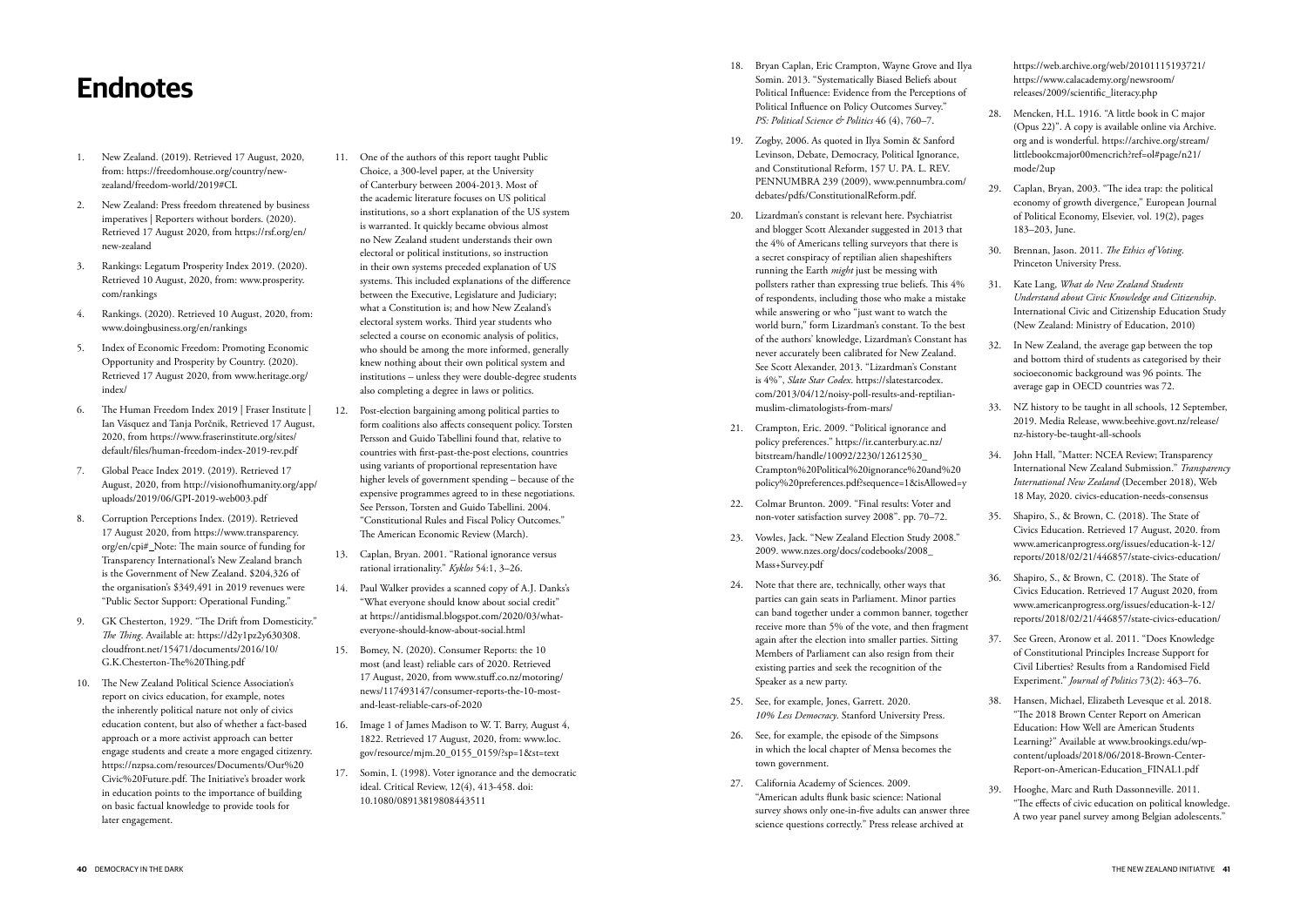*Educational Assessment, Evaluation and Accountability*, 23(4): 321–39.

- 40. Somin, Ilya. 2013. Democracy and Political Ignorance. Stanford University Press. See Chapter 7 in particular.
- 41. "A lack of civics diminishes us all," The Australian, November 19, 2018 www.theaustralian.com.au/ commentary/opinion/a-lack-of-civics-diminishes-usall/news-story/610d8226f1f15285abc793f2177143ac
- 42. Retrieved from: Australiancurriculum.edu.net, on 13 August, 2020, https://tinyurl.com/y5dqssyb
- 43. "Naplan scores: Australia's civics education 'woeful', minister says," The Guardian, 12 December, 2017, www.theguardian.com/australia-news/2017/dec/13/ naplan-scores-australias-civics-education-woefulminister-says
- 44. NAP Sample Assessment 2016: Civics and Citizenship Report – Years 6 and 10, www.nap.edu. au/docs/default-source/default-document-library/ nap-cc-report-2016-final-081217.pdf?sfvrsn=0
- 45. See discussion at Crampton, Eric. 2011. "One of these prices is wrong". Offsetting Behaviour. 14 November. https://offsettingbehaviour.blogspot. com/2011/11/one-of-these-prices-is-wrong.html
- 46. See Crampton, Eric and James Ting-Edwards. 2017. "Analog regulation, digital world." https://nzinitiative.org.nz/reports-and-media/reports/ analog-regulation-digital-world/, pp 35–6.
- 47. Mulligan, Casey B and Charles G Hunter. 2003. "The empirical frequency of a pivotal vote". *Public Choice* 116:31–54.
- 48. For a short list of the most important issues, see recent reports by *The New Zealand Initiative* on the education system, housing, local government, earthquake policy, environmental policy and more.
- 49. Just spray some WD-40 under the distributor cap and hope for the best.
- 50. See, for example, Tullock, Gordon. 1998. "Externalities and Government." *Public Choice* 96:3/4.